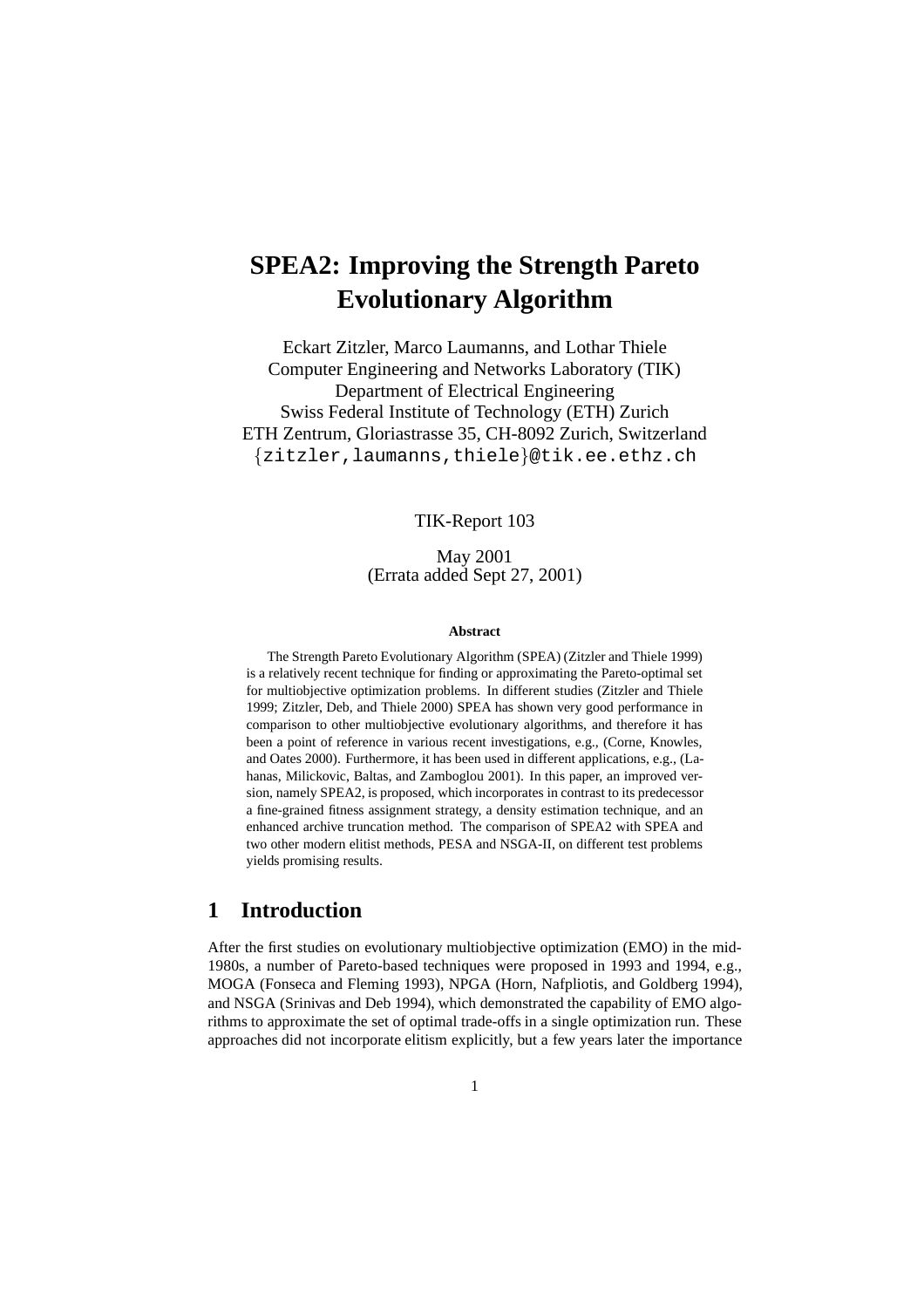of this concept in multiobjective search was recognized and supported experimentally (Parks and Miller 1998; Zitzler, Deb, and Thiele 2000). A couple of elitist multiobjective evolutionary algorithms were presented at this time, e.g., SPEA (Zitzler and Thiele 1998; Zitzler and Thiele 1999) and PAES (Knowles and Corne 1999). SPEA, an acronym for Strength Pareto Evolutionary Algorithm, was among the first techniques that were extensively compared to several existing evolution-based methods (Zitzler and Thiele 1999; Zitzler, Deb, and Thiele 2000). As it clearly outperformed the (nonelitist) alternative approaches under consideration, it has been used as a point of reference by various researchers, e.g., (Corne, Knowles, and Oates 2000; Jaszkiewicz 2000; Tan, Lee, and Khor 2001). Meanwhile further progress has been made and recently proposed methods, for instance NSGA-II (Deb, Agrawal, Pratap, and Meyarivan 2000) and PESA (Corne, Knowles, and Oates 2000), were shown to outperform SPEA on certain test problems. Furthermore, new insights into the behavior of EMO algorithms improved our knowledge about the basic principles and the main factors of success in EMO (Laumanns, Zitzler, and Thiele 2000; Laumanns, Zitzler, and Thiele 2001).

In this paper, SPEA2 is presented, for which we tried to eliminate the potential weaknesses of its predecessor and to incorporate most recent results in order to design a powerful and up-to-date EMO algorithm. The main differences of SPEA2 in comparison to SPEA are:

- An improved fitness assignment scheme is used, which takes for each individual into account how many individuals it dominates and it is dominated by.
- A nearest neighbor density estimation technique is incorporated which allows a more precise guidance of the search process.
- A new archive truncation methods guarantees the preservation of boundary solutions.

As will be shown in this study, the proposed algorithm provides good performance in terms of convergence and diversity, outperforms SPEA, and compares well to PESA and NSGA-II on various, well-known test problems.

# **2 Background**

#### **2.1 Issues in Evolutionary Multiobjective Optimization**

The approximation of the Pareto-optimal set involves itself two (possibly conflicting) objectives: the distance to the optimal front is to be minimized and the diversity of the generated solutions is to be maximized (in terms of objective or parameter values). In this context, there are two fundamental issues when designing a multiobjective evolutionary algorithm: mating selection and environmental selection. The first issue is directly related to the question of how to guide the search towards the Pareto-optimal front. Given a pool of individuals, fitness values have to be assigned on the basis of which individuals for offspring production are selected. The procedure to fill the mating pool is usually randomized. The second issue addresses the question of which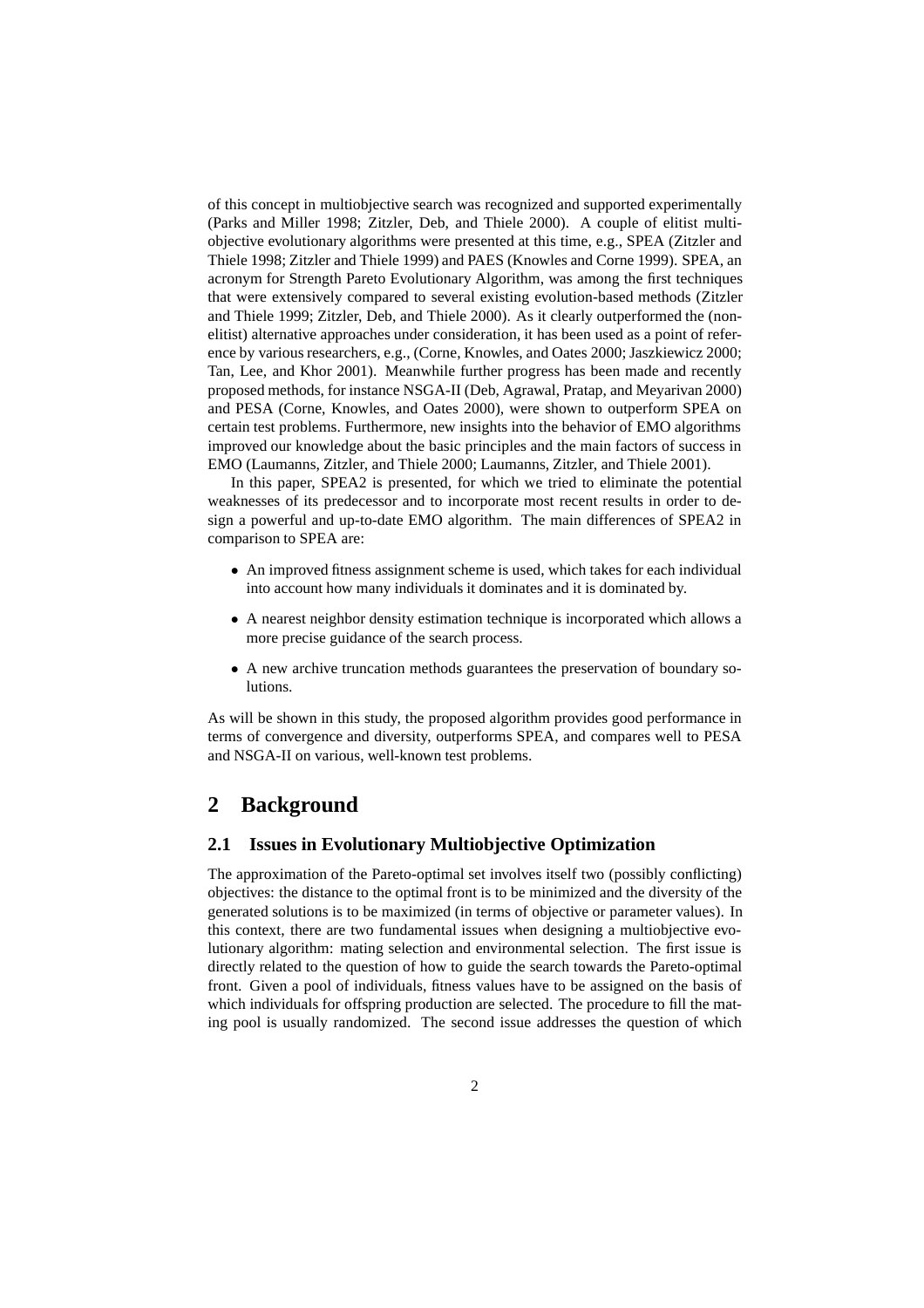individuals to keep during the evolution process. Due to limited time and storage resources, only a certain fraction of the individuals in a specific generation can be copied to the pool of the next generation. It is common practice to use a deterministic selection here.

In most modern EMO algorithms these two concepts are realized in the following way although the details may be different:

- **Environmental selection:** Besides the population, an archive is maintained which contains a representation of the nondominated front among all solutions considered so far. A member of the archive is only removed if i) a solution has been found that dominates it or ii) the maximum archive size is exceeded and the portion of the front where the archive member is located is overcrowded. Usually, being copied to the archive is the only way how an individual can survive several generations in addition to pure reproduction which may occur by chance. This technique is incorporated in order not to lose certain portions of the current nondominated front due to random effects.
- **Mating selection:** The pool of individuals at each generation is evaluated in a two stage process. First all individuals are compared on the basis of the Pareto dominance relation, which defines a partial order on this multi-set. Basically, the information which individuals each individual dominates, is dominated by or is indifferent to is used to define a ranking on the generation pool. Afterwards, this ranking is refined by the incorporation of density information. Various density estimation techniques are used to measure the size of the niche in which a specific individual is located.

In principle, both selection schemes are completely independent from each other. Thus, the first may be Pareto-based while the second can use the weighting approach to calculate fitness values. However, with many evolutionary methods both concepts are implemented similarly as will be illustrated on the basis of two recent EMO methods.

In PESA (Pareto Envelope-Based Selection Algorithm) (Corne, Knowles, and Oates 2000), for instance, mating selection is only performed on the archive which stores (a subset of) the current nondominated set. A particular density measure which can be classified as a histogram technique, allows to sample the archive members differently according to the degree of crowding. The generated children, which constitute the actual population, are then checked for inclusion into the archive (as described above). Those individuals which did not enter the archive are removed finally before the next generational cycle starts. With this approach, mating and environmental selection are identical regarding the selection criteria (member of the current nondominated front, crowding measure) and only differ with respect to the selection process (randomized versus deterministic). The same holds for another promising algorithm, NSGA-II (Nondominated Sorting Genetic Algorithm) (Deb, Agrawal, Pratap, and Meyarivan 2000). Here, the pool of individuals is first split into different fronts according to the concept of Pareto dominance. Individuals belonging to the first nondominated front are assigned highest rank, those in the second nondominated front the second highest rank and so forth. Within each rank, a specific crowding measure, which represents the sum of distances to the two closest individuals along each objective, is used to define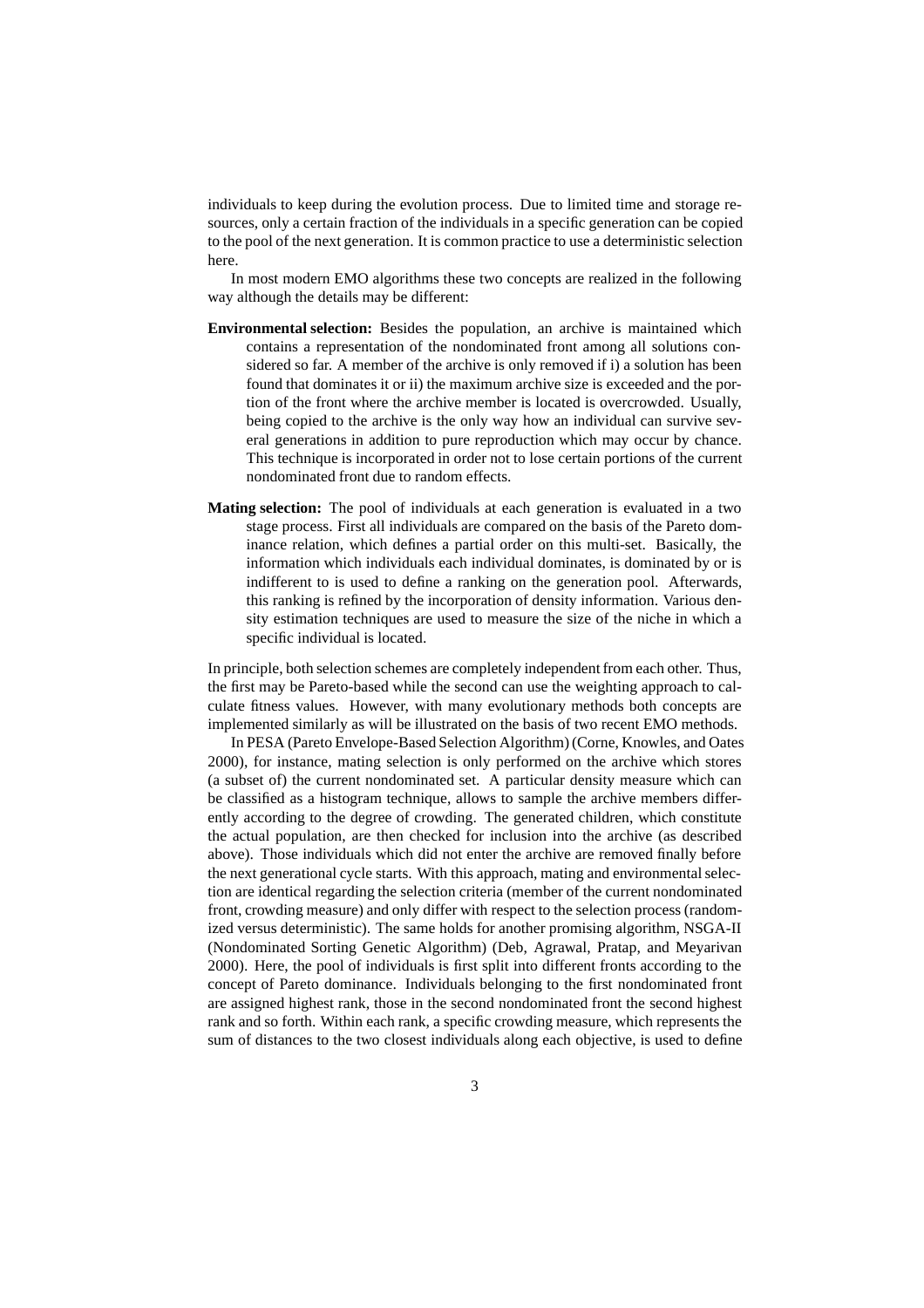an order among the individuals. On the basis of this ranking both environmental and mating selection are performed. By combining parent population (which can actually be regarded as the archive) and offspring population and then deleting the worst 50%, the pool of individuals is truncated. Afterwards binary tournaments are carried out on the remaining individuals (the archive members) in order to generate the next offspring population. Note that the archive may not only contain nondominated individuals but also dominated ones in contrast to PESA; with NSGA-II the archive is always filled completely, while with PESA it may be filled only partially.

#### **2.2 The Strength Pareto Evolutionary Algorithm**

As SPEA (Strength Pareto Evolutionary Algorithm) (Zitzler and Thiele 1999) forms the basis for SPEA2, we give a brief summary of the algorithm here. For a more detailed description the interested reader is referred to (Zitzler 1999).

SPEA uses a regular population and an archive (external set). Starting with an initial population and an empty archive the following steps are performed per iteration. First, all nondominated population members are copied to the archive; any dominated individuals or duplicates (regarding the objective values) are removed from the archive during this update operation. If the size of the updated archive exceeds a predefined limit, further archive members are deleted by a clustering technique which preserves the characteristics of the nondominated front. Afterwards, fitness values are assigned to both archive and population members:

- Each individual *i* in the archive is assigned a strength value  $S(i) \in [0, 1)$ , which at the same time represents its fitness value  $F(i)$ .  $S(i)$  is the number of population members  $j$  that are dominated by or equal to  $i$  with respect to the objective values, divided by the population size plus one.
- The fitness  $F(j)$  of an individual *j* in the population is calculated by summing the strength values  $S(i)$  of all archive members *i* that dominate or are equal to *j*, and adding one at the end.

The next step represents the mating selection phase where individuals from the union of population and archive are selected by means of binary tournaments. Please note that fitness is to be minimized here, i.e., each individual in the archive has a higher chance to be selected than any population member. Finally, after recombination and mutation the old population is replaced by the resulting offspring population.

Although SPEA performed well in different comparative studies (Zitzler and Thiele 1999; Zitzler, Deb, and Thiele 2000), there is still room for improvement as recent studies (Corne, Knowles, and Oates 2000; Deb, Agrawal, Pratap, and Meyarivan 2000) have shown. In particular, we have identified the following issues as potential weaknesses of SPEA:

**Fitness assignment:** Individuals that are dominated by the same archive members have identical fitness values. That means in the case when the archive contains only a single individual, all population members have the same rank independent of whether they dominate each other or not. As a consequence, the selection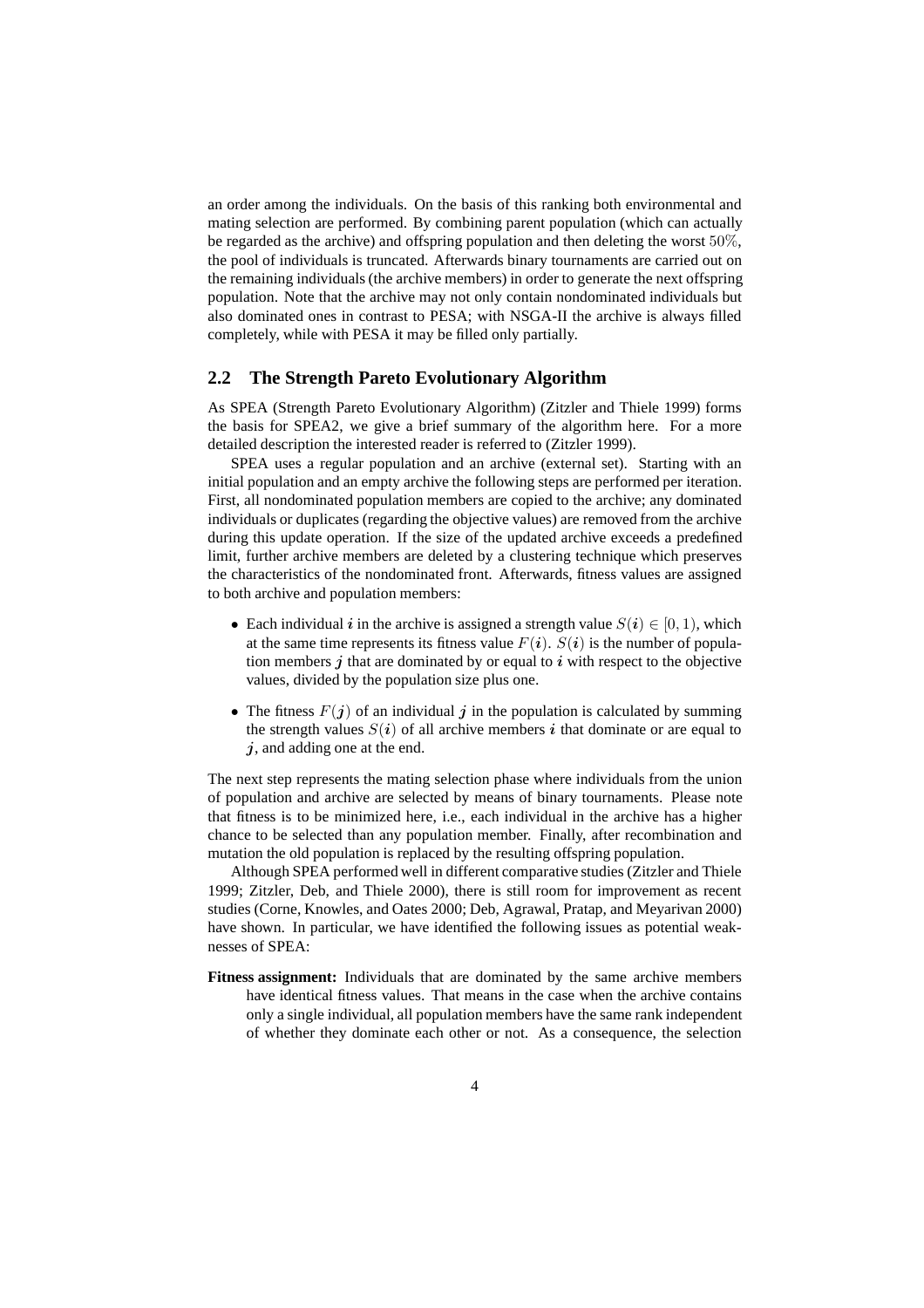pressure is decreased substantially and in this particular case SPEA behaves like a random search algorithm.

- **Density estimation:** If many individuals of the current generation are indifferent, i.e., do not dominate each other, none or very little information can be obtained on the basis of the partial order defined by the dominance relation. In this situation, which is very likely to occur in the presence of more than two objectives, density information has to be used in order to guide the search more effectively. Clustering makes use of this information, but only with regard to the archive and not to the population.
- **Archive truncation:** Although the clustering technique used in SPEA is able to reduce the nondominated set without destroying its characteristics, it may lose outer solutions. However, these solutions should be kept in the archive in order to obtain a good spread of nondominated solutions.

In the next section we will address these issues and describe the improved algorithm, which we call SPEA2, in detail.

# **3 The SPEA2 Algorithm**

SPEA2 was designed to overcome the aforementioned problems. The overall algorithm is as follows:

## **Algorithm 1 (SPEA2 Main Loop)**

- Input:  $\frac{N}{N}$  *(population size)*<br>*(archive size)* 
	- $\overline{N}$  *(archive size)*<br> $T$  *(maximum nu*
	- T *(maximum number of generations)*
- Output: *A (nondominated set)*
- Step 1: *Initialization: Generate an initial population* $P_0$ *and create the empty archive (external set)*  $\overline{P}_0 = \emptyset$ *. Set*  $t = 0$ *.*
- Step 2: **Fitness assignment**: Calculate fitness values of individuals in  $P_t$  and  $\overline{P}_t$ *(cf. Section 3.1).*
- Step 3: *Environmental selection: Copy all nondominated individuals in*  $P_t$  *and*  $\overline{P}_t$ *to*  $\overline{P}_{t+1}$ *. If size of*  $\overline{P}_{t+1}$  *exceeds*  $\overline{N}$  *then reduce*  $\overline{P}_{t+1}$  *by means of the truncation operator, otherwise if size of*  $P_{t+1}$  *is less than* N *then fill*  $P_{t+1}$  *with dominated individuals in*  $P_t$  *and*  $\overline{P}_t$  (*cf. Section 3.2*).
- Step 4: **Termination**: If  $t \geq T$  or another stopping criterion is satisfied then set A *to the set of decision vectors represented by the nondominated individuals in*  $\overline{P}_{t+1}$ *. Stop.*
- Step 5: *Mating selection: Perform binary tournament selection with replacement on*  $\overline{P}_{t+1}$  *in order to fill the mating pool.*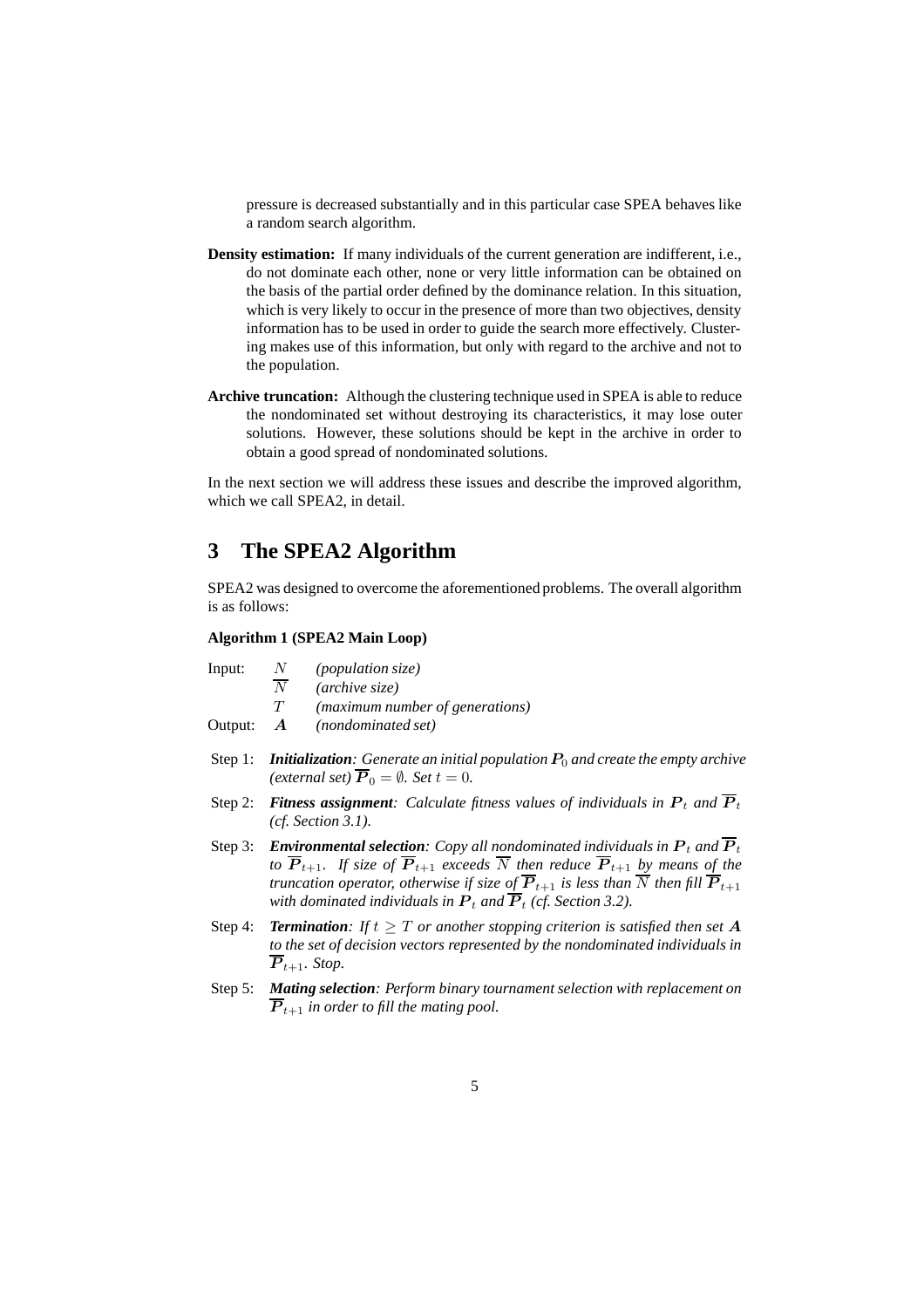

Figure 1: Comparison of fitness assignment schemes in SPEA and SPEA2 for a maximization problem with two objectives  $f_1$  and  $f_2$ . On the left, the fitness values for a given population according to the SPEA scheme is shown. On the right, the raw SPEA2 fitness values for the same population are depicted.

Step 6: *Variation: Apply recombination and mutation operators to the mating pool and set*  $P_{t+1}$  *to the resulting population. Increment generation counter (t =*  $\frac{1}{t}$  $t + 1$ *) and go to Step 2.* 

In contrast to SPEA, SPEA2 uses a fine-grained fitness assignment strategy which incorporates density information as will be described in Section 3.1. Furthermore, the archive size is fixed, i.e., whenever the number of nondominated individuals is less than the predefined archive size, the archive is filled up by dominated individuals; with SPEA, the archive size may vary over time. In addition, the clustering technique, which is invoked when the nondominated front exceeds the archive limit, has been replaced by an alternative truncation method which has similar features but does not loose boundary points. Details on the environmental selection procedure will be given in Section 3.2. Finally, another difference to SPEA is that only members of the archive participate in the mating selection process.

## **3.1 Fitness Assignment**

To avoid the situation that individuals dominated by the same archive members have identical fitness values, with SPEA2 for each individual both dominating and dominated solutions are taken into account. In detail, each individual *i* in the archive  $\overline{P}_t$ *and* the population  $P_t$  is assigned a strength value  $S(i)$ , representing the number of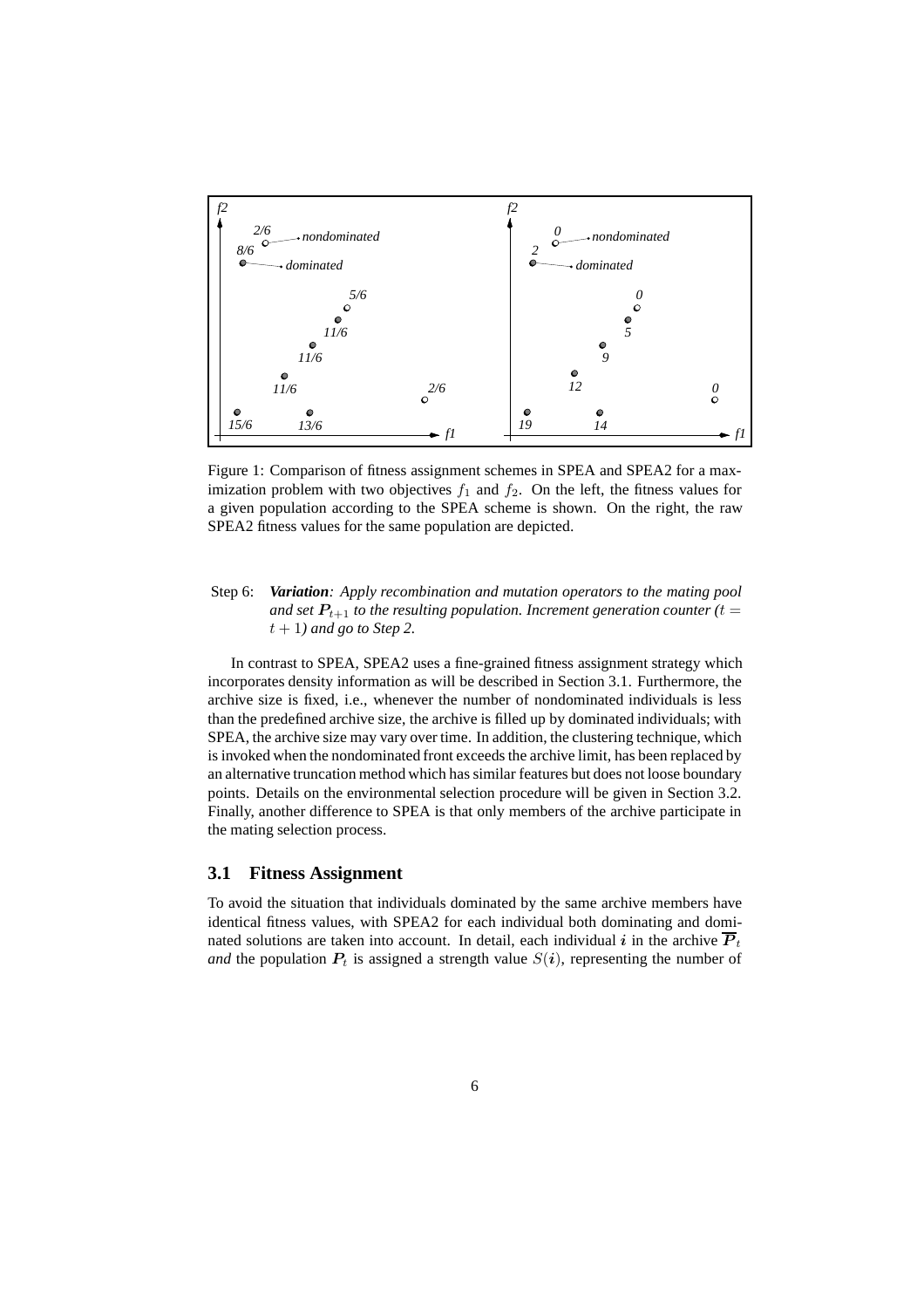solutions it dominates:<sup>1</sup>

$$
S(\boldsymbol{i})=|\{j\mid j\in P_t+\overline{P}_t\wedge i\succ j\}|
$$

where  $|\cdot|$  denotes the cardinality of a set,  $+$  stands for multiset union and the symbol  $\geq$  corresponds to the Pareto dominance relation. On the basis of the S values, the raw fitness  $R(i)$  of an individual *i* is calculated:

$$
R(\boldsymbol{i}) = \sum_{\boldsymbol{j} \in \boldsymbol{P}_t + \overline{\boldsymbol{P}}_t, \boldsymbol{j} \succ \boldsymbol{i}} S(\boldsymbol{j})
$$

That is the raw fitness is determined by the strengths of its dominators in both archive and population, as opposed to SPEA where only archive members are considered in this context. It is important to note that fitness is to be minimized here, i.e.,  $R(i)$  = 0 corresponds to a nondominated individual, while a high  $R(i)$  value means that *i* is dominated by many individuals (which in turn dominate many individuals). This scheme is illustrated in Figure 1.

Although the raw fitness assignment provides a sort of niching mechanism based on the concept of Pareto dominance, it may fail when most individuals do not dominate each other. Therefore, additional density information is incorporated to discriminate between individuals having identical raw fitness values. The density estimation technique used in SPEA2 is an adaptation of the  $k$ -th nearest neighbor method (Silverman 1986), where the density at any point is a (decreasing) function of the distance to the  $k$ -th nearest data point. Here, we simply take the inverse of the distance to the  $k$ -th nearest neighbor as the density estimate. To be more precise, for each individual *i* the distances (in objective space) to all individuals *j* in archive and population are calculated and stored in a list. After sorting the list in increasing order, the k-th element<br>gives the distance sought, denoted as  $\sigma^k$ . As a common setting, we use k-equal to the gives the distance sought, denoted as  $\sigma_i^k$ . As a common setting, we use k equal to the square root of the sample size (Silverman 1986), thus,  $k = \sqrt{N + \overline{N}}$ . Afterwards, the density  $D(i)$  corresponding to *i* is defined by density  $D(i)$  corresponding to *i* is defined by

$$
D(i) = \frac{1}{\sigma_i^k + 2}
$$

In the denominator, two is added to ensure that its value is greater than zero and that  $D(i) < 1$ . Finally, adding  $D(i)$  to the raw fitness value  $R(i)$  of an individual *i* yields its fitness  $F(i)$ :

$$
F(\boldsymbol{i}) = R(\boldsymbol{i}) + D(\boldsymbol{i})
$$

The run-time of the fitness assignment procedure is dominated by the density estimator ( $\mathcal{O}(M^2 \log M)$ ), while the calculation of the S and R values is of complexity  $\mathcal{O}(M^2)$ , where  $M = N + \overline{N}$ .

 $1$ This (and the following) formula slightly differs from the one presented in (Bleuler, Brack, Thiele, and Zitzler 2001), where also individuals which have identical objective values contribute to the strength of an individual.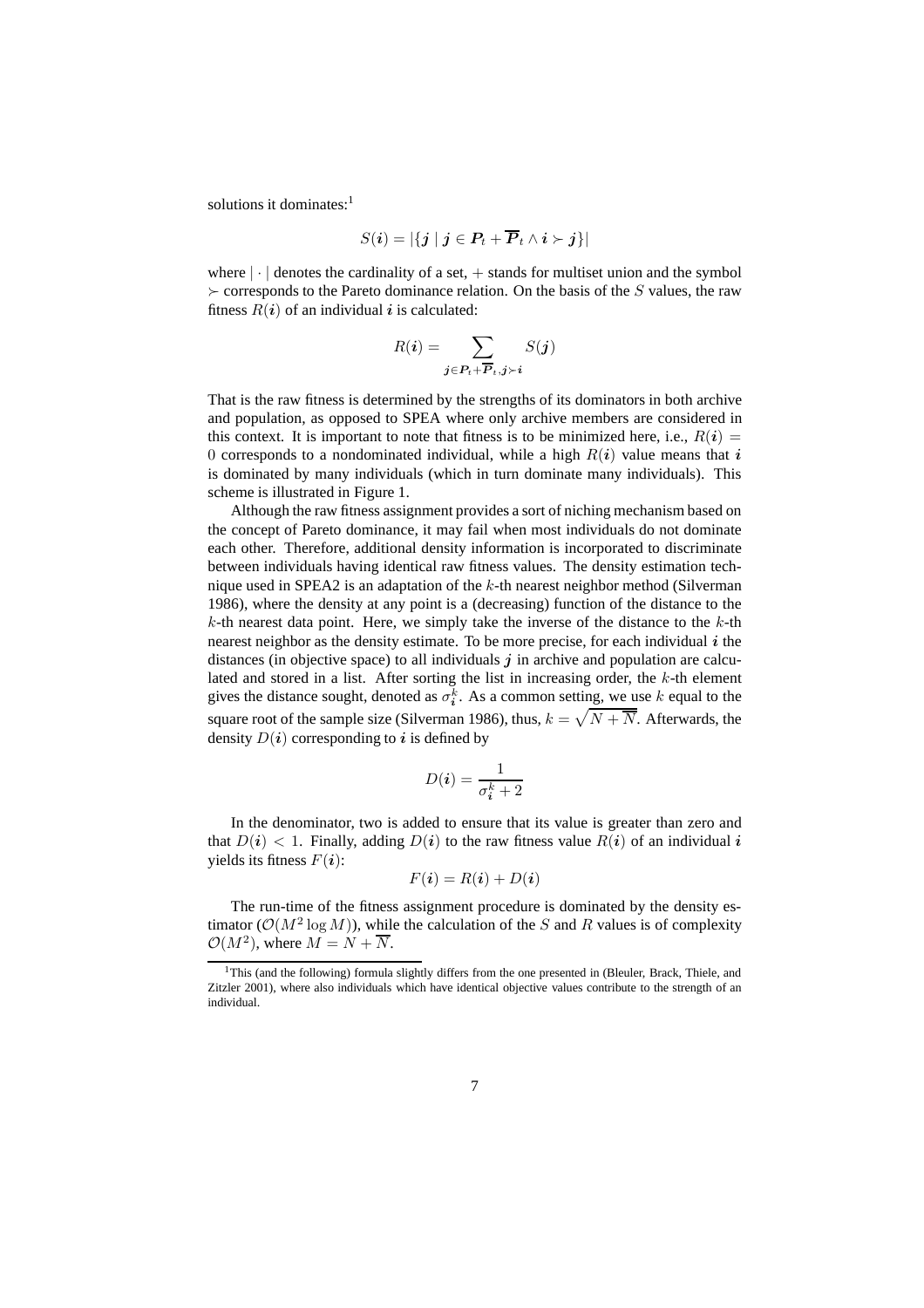#### **3.2 Environmental Selection**

The archive update operation (Step 3 in Algorithm 1) in SPEA2 differs from the one in SPEA in two respects: i) the number of individuals contained in the archive is constant over time, and ii) the truncation method prevents boundary solutions being removed.

During environmental selection, the first step is to copy all nondominated individuals, i.e., those which have a fitness lower than one, from archive and population to the archive of the next generation:

$$
\overline{P}_{t+1} = \{i \mid i \in P_t + \overline{P}_t \wedge F(i) < 1\}
$$

If the nondominated front fits exactly into the archive ( $|\overline{P}_{t+1}| = \overline{N}$ ) the environmental selection step is completed. Otherwise, there can be two situations: Either the archive is too small  $(|P_{t+1}| < N)$  or too large  $(|P_{t+1}| > N)$ . In the first case, the best  $\overline{N}$  =  $|\overline{P}_{t+1}|$  dominated individuals in the previous archive and population are conject to  $\overline{N} - |\overline{P}_{t+1}|$  dominated individuals in the previous archive and population are copied to the new archive. This can be implemented by sorting the multiset  $P_1 + \overline{P}_2$  according the new archive. This can be implemented by sorting the multiset  $P_t + \overline{P}_t$  according<br>to the fitness values and copy the first  $\overline{N} = |\overline{P}_{t+1}|$  individuals *i* with  $F(i) > 1$  from to the fitness values and copy the first  $\overline{N} - |\overline{P}_{t+1}|$  individuals *i* with  $F(i) \ge 1$  from the resulting ordered list to  $\overline{P}_{t+1}$ . In the second case, when the size of the current the resulting ordered list to  $P_{t+1}$ . In the second case, when the size of the current nondominated (multi)set exceeds N, an archive truncation procedure is invoked which<br>iteratively removes individuals from  $\overline{P}_{\text{total}}$  in  $\overline{P}_{\text{total}} = \overline{N}$ . Here at each iteration iteratively removes individuals from  $\overline{P}_{t+1}$  until  $|\overline{P}_{t+1}| = \overline{N}$ . Here, at each iteration that individual *i* is chosen for removal for which  $i \leq d$  *j* for all  $j \in \overline{P}_{t+1}$  with

$$
\begin{array}{ll}\n\boldsymbol{i} \leq_d \boldsymbol{j} & \Rightarrow \quad \forall \ 0 < k < |\overline{\mathbf{P}}_{t+1}| \; : \; \sigma_i^k = \sigma_j^k \quad \vee \\
& \exists \ 0 < k < |\overline{\mathbf{P}}_{t+1}| \; : \left[ \left( \forall \ 0 < l < k \; : \; \sigma_i^l = \sigma_j^l \right) \land \; \sigma_i^k < \sigma_j^k \right]\n\end{array}
$$

where  $\sigma_i^k$  denotes the distance of *i* to its k-th nearest neighbor in  $\overline{P}_{t+1}$ . In other words the individual which has the minimum distance to another individual is chosen words, the individual which has the minimum distance to another individual is chosen at each stage; if there are several individuals with minimum distance the tie is broken by considering the second smallest distances and so forth. How this truncation technique works is illustrated in Figure 2.

Although, the worst run-time complexity of the truncation operator is  $\mathcal{O}(M^3)$  $(M = N + \overline{N})^2$ , on average the complexity will be lower  $(\mathcal{O}(M^2 \log M))$  as indi-<br>viduals usually differ with regard to the second or third nearest neighbor, and thus the viduals usually differ with regard to the second or third nearest neighbor, and thus the sorting of the distances governs the overall complexity.

## **4 Experimental Design**

The behavior of SPEA2 is compared to SPEA, NSGA-II and PESA on a number of test functions. The algorithms are implemented according to their description in the literature. As the main feature under concern is the fitness assignment and the selection processes, our implementation only differ in these respects, where the other operators (recombination, mutation, sampling) remain identical. For each algorithm we used identical population and archive sizes.

<sup>&</sup>lt;sup>2</sup>Constructing for each individual the list of distances to all other individual takes  $\mathcal{O}(M^2)$ , sorting all distance lists is of complexity  $O(M^2 \log M)$ , choosing an individual for removal can be done in  $O(M^2)$ time, and updating the remaining distance lists after removal of an individual can be done in time  $\mathcal{O}(M)$  (or even omitted with appropriate data structures).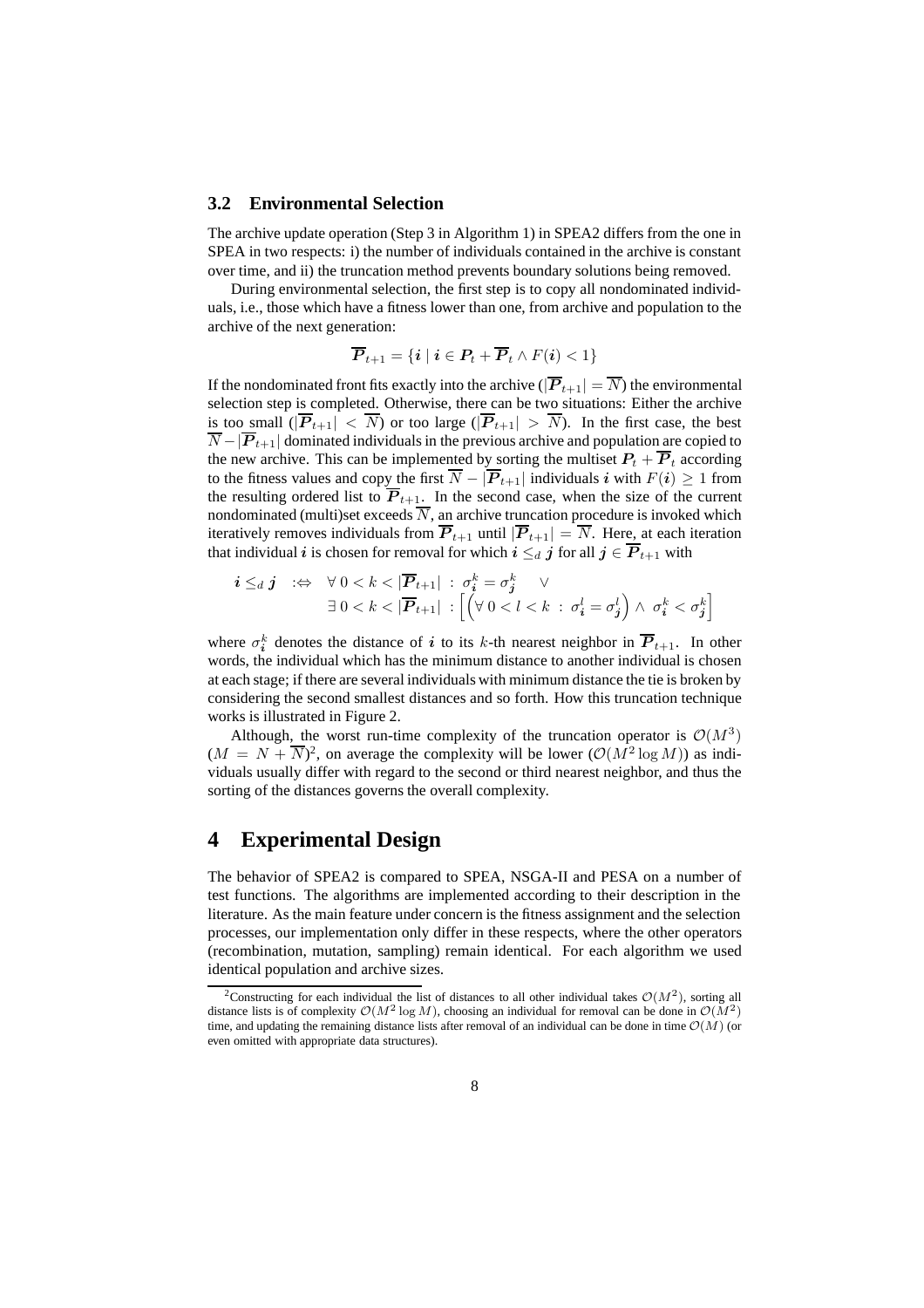

Figure 2: Illustration of the archive truncation method used in SPEA2. On the right, a nondominated set is shown. On the left, it is depicted which solutions are removed in which order by the truncate operator (assuming that  $\overline{N} = 5$ ).

## **4.1 Test Problems and representation of solutions**

The test functions are summarized in Tab. 1, where both combinatorial and continuous problems were chosen.

As combinatorial problems three instances of the knapsack problem were taken from (Zitzler and Thiele 1999), each with 750 items and 2, 3, and 4 objectives, respectively. For the random choice of the profit and weight values as well as the constraint handling technique we refer to the original study. The individuals are represented as bit strings, where each bit corresponds to one decision variable. Recombination of two individuals is performed by one-point crossover. Point mutations are used where each bit is flipped with a probability of 0.006, this value is taken using the guidelines derived in (Laumanns, Zitzler, and Thiele 2001). The population size and the archive size were set to 250 for  $m = 2$ , to 300 for  $m = 3$ , and to 400 for  $m = 4$ .

In the continuous test functions different problems difficulties arise, for a discussion we refer to (Veldhuizen 1999). Here, we enhanced the difficulty of each problem by taking 100 decision variables in each case. For the Sphere Model (SPH-m) and for Kursawe's function (KUR) we also chose large domains in order to test the algorithms' ability to locate the Pareto-optimal set in a large objective space. For all continuous problems, the individuals are coded as real vectors, where the SBX-20 operator is used for recombination and a polynomial distribution for mutation (Deb and Agrawal 1995). Furthermore, the population size and the archive size were set to 100.

The function SPH- $m$  is a multi-objective generalization of the Sphere Model, a symmetric unimodal function where the isosurfaces are given by hyperspheres. The Sphere Model has been subject to intensive theoretical and empirical investigations with evolution strategies, especially in the context of self-adaptation. In a multiobjective environment a two-variable version of it was used for empirical evaluation of VEGA (Schaffer 1985), while in (Rudolph 1998) it was used for theoretical con-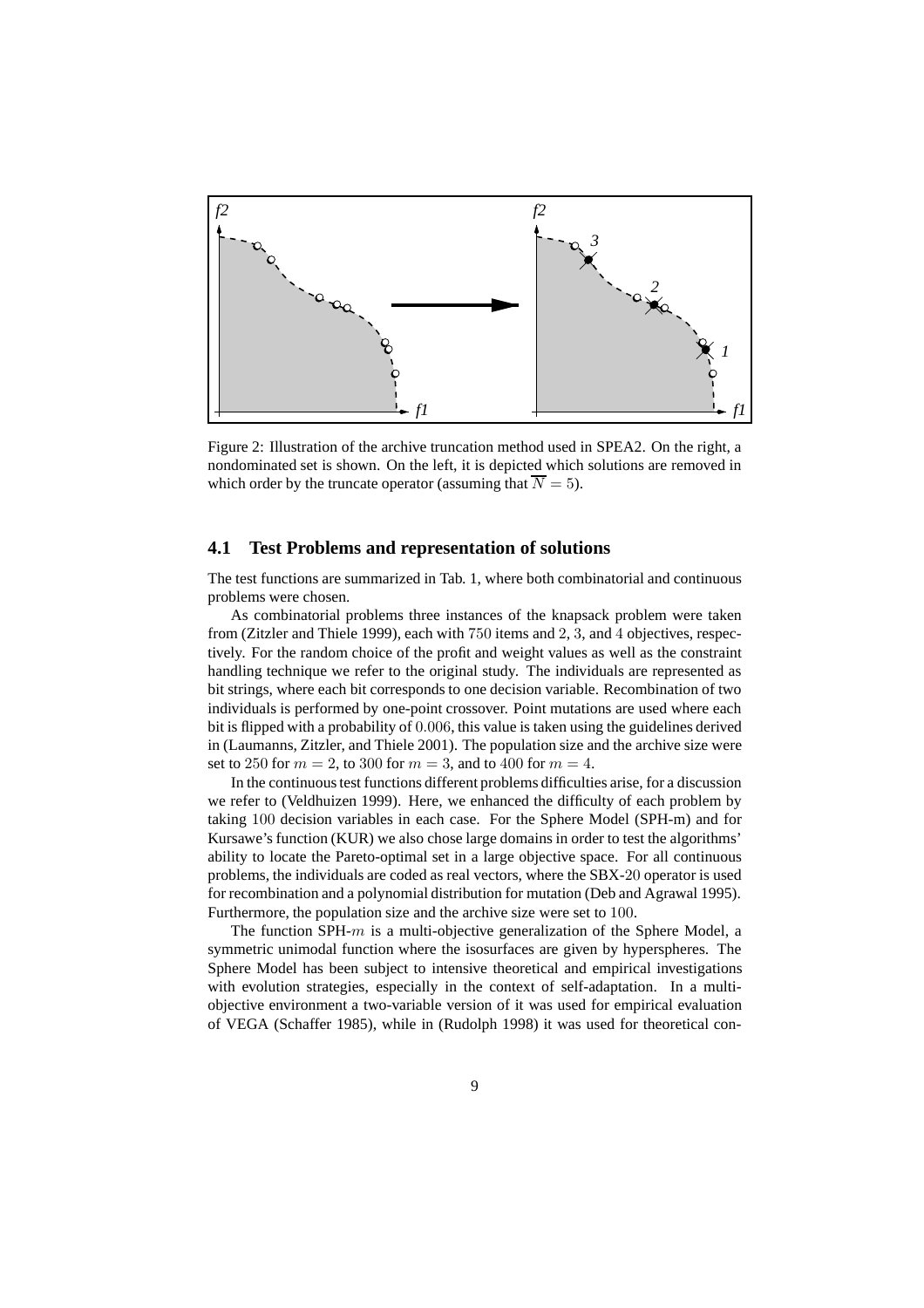| $\boldsymbol{n}$<br><b>Type</b>                             | <b>Domain</b> | <b>Objective functions</b>                                                                                                                                                                                               |
|-------------------------------------------------------------|---------------|--------------------------------------------------------------------------------------------------------------------------------------------------------------------------------------------------------------------------|
| SPH-m (Schaffer 1985; Laumanns, Rudolph, and Schwefel 2001) |               |                                                                                                                                                                                                                          |
| 100<br>min                                                  |               | $[-10^3, 10^3]^n$ $f_j(x) = \sum_{1 \le i \le n, i \ne j} (x_i)^2 + (x_j - 1)^2$<br>$1 \leq j \leq m, \quad m = 2, 3$                                                                                                    |
| ZDT6 (Zitzler, Deb, and Thiele 2000)                        |               |                                                                                                                                                                                                                          |
| 100<br>min                                                  | $[0,1]^{n}$   | $f_1(x) = 1 - \exp(-4x_1) \sin^6(6\pi x_1)$<br>$f_2(x) = g(x) \left[ 1 - (f_1(x)/g(x))^2 \right]$<br>$g(x) = 1 + (n - 1) \cdot ((\sum_{i=2}^{m} x_i)/(m - 1))^{0.25}$                                                    |
| QV (Quagliarella and Vicini 1997)                           |               |                                                                                                                                                                                                                          |
| 100<br>min                                                  | $[-5,5]^{n}$  | $f_1(x) = (\frac{1}{x}\sum_{i=1}^n(x_i^2-10\cos(2\pi x_i)+10))^{\frac{1}{4}}$<br>$f_2(x) = (\frac{1}{n}\sum_{i=1}^n((x_i-1.5)^2-10\cos(2\pi(x_i-1.5))+10))^{\frac{1}{4}}$                                                |
| KUR (Kursawe 1991)                                          |               |                                                                                                                                                                                                                          |
| 100<br>min                                                  |               | $[-10^3, 10^3]^n \mid f_1(x) = \sum_{i=1}^{n-1} (-10e^{-0.2\sqrt{x_i^2 + x_{i+1}^2}})$<br>$f_2(x) = \sum_{i=1}^{n-1} ( x_i ^{0.8} + \sin^3(x_i))$                                                                        |
| KP-750- $m$ (Zitzler and Thiele 1999)                       |               |                                                                                                                                                                                                                          |
| 750<br>max                                                  | $\{0,1\}^n$   | $f_i(x) = \sum_{i=1}^n x_i \cdot p_{i,j}$<br>s.t.<br>$g_j(x) = \sum_{i=1}^n x_i \cdot w_{i,j} \leq W_j$<br>$p_{i,j}$ (profit values) and<br>$w_{i,j}$ (weight values) randomly chosen<br>$1 \le j \le m$ , $m = 2, 3, 4$ |

Table 1: Test problems used in this study. The objective functions are given by  $f_i, 1 \leq j \leq m$ , where m denotes the number of objectives and n the number of decision variables. The type of the objectives is given in the left column (minimization or maximization).

vergence analysis. Here, a two (SPH-2) and a three (SPH-3) objective instance are considered.

Zitzler, Deb, and Thiele's  $\mathcal{T}_6$  (Zitzler, Deb, and Thiele 1999), here referred to as ZDT6, is also unimodal and has a non-uniformly distributed objective space, both or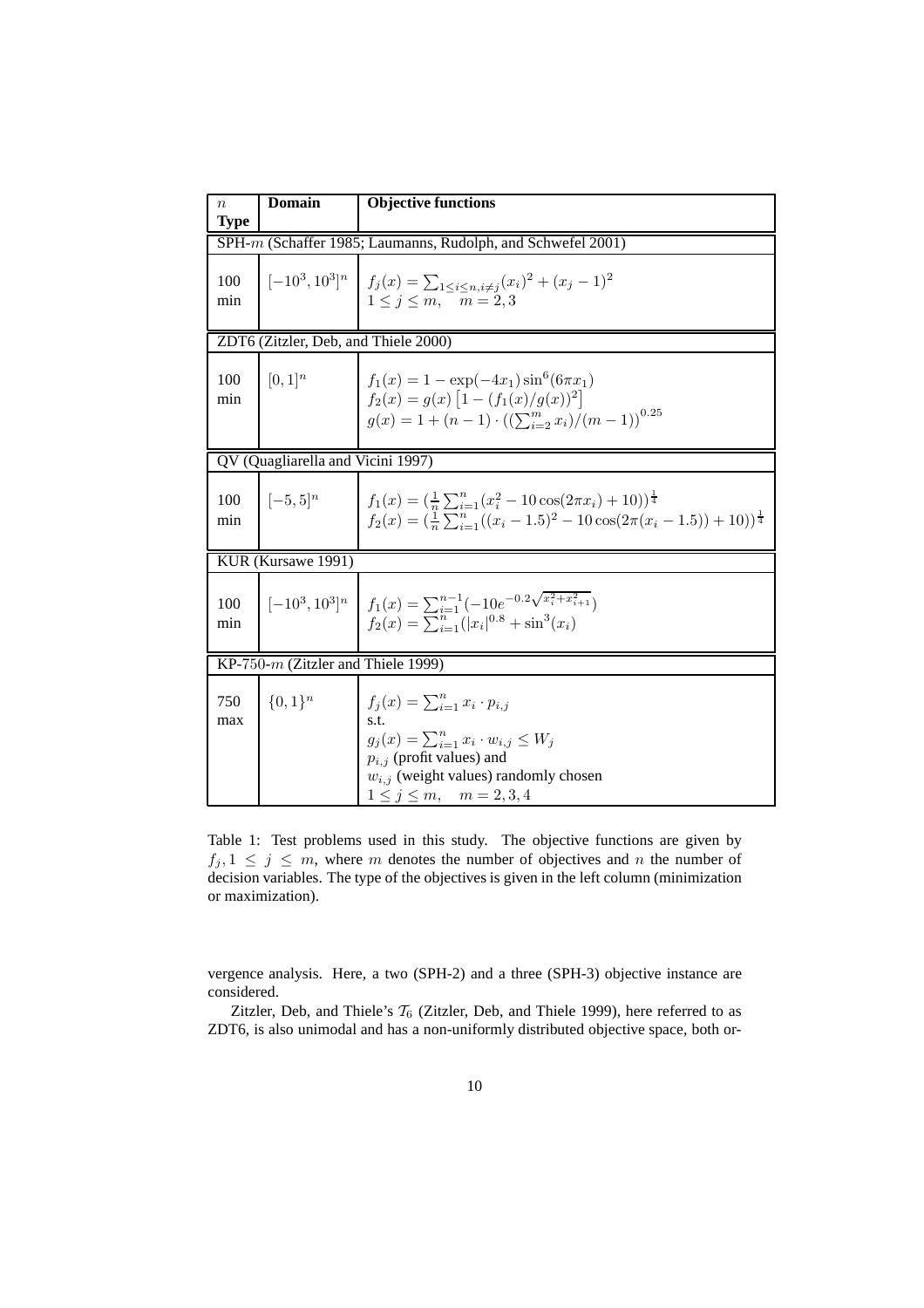thogonal and lateral to the Pareto-optimal front. It has been proposed to test the algorithms' ability to find a good distribution of points even in this case.

The components of the function QV are two multi-modal functions of Rastrigin's type. Here, we employ the version of (Quagliarella and Vicini 1997), where the main difficulty besides the multi-modality is the extreme concave Pareto-optimal front, together with a diminishing density of solutions towards the extreme points.

Kursawe's function (Kursawe 1991) finally has a multi-modal function in one component and pair-wise interactions among the variables in the other component. The Pareto-optimal front is not connected and has an isolated point as well as concave and convex regions.

#### **4.2 Performance assessment**

For each algorithm and each problem, 30 runs with different random seeds have been carried out. For the quality or performance measure we apply a volume-based approach according to (Zitzler and Thiele 1999) with slight modifications. Here, a reference volume between the origin and an utopia point – defined by the profit sums of all items in each objective – is taken into account. The aim is to minimize the fraction of that space, which is not dominated by any of the final archive members. We consider this as the most appropriate scalar indicator since it combines both the distance of solutions (towards some utopian trade-off surface) and the spread of solutions. For each run, we measure the (normalized) size of the nondominated objective space over time, which leads to a sample of 30 values for each time step in each experiment.

## **5 Results and Discussion**

#### **5.1 Continuous Test Problems**

**The Multi-objective Sphere Model** The problem an algorithm faces on this function is to first locate the region of the Pareto-optimal set, which – dependent on the decision variable ranges – might form a tiny region in the search space. In proceeding to this region, a linear convergence order is desirable, as in the single-objective case. Near the Pareto-optimal front, the precision must be adjusted to approximate it properly, while in addition it becomes more and more difficult to proceed since the success rate decreases very quickly (see (Laumanns, Rudolph, and Schwefel 2001)).

The results are depicted in Fig. 3. In both cases SPEA fails to converge to the vicinity of the Pareto-optimal front. This is certainly due to the fitness assignment strategy (see Section 2.2): Far away from the Pareto-optimal front, almost all individuals form a chain in the objective space. The archive consists of only one individual, which dominates all others giving all of them the same fitness value and hence the same selection probability.

The plots suggest that the other three algorithms indeed exhibit linear order convergence in the first, quasi-single-objective phase. Here, PESA is faster than the other two candidates in locating the Pareto-optimal set in the first part of the runs. This occurs probably due to a higher elitism intensity, since in this stage the archive mostly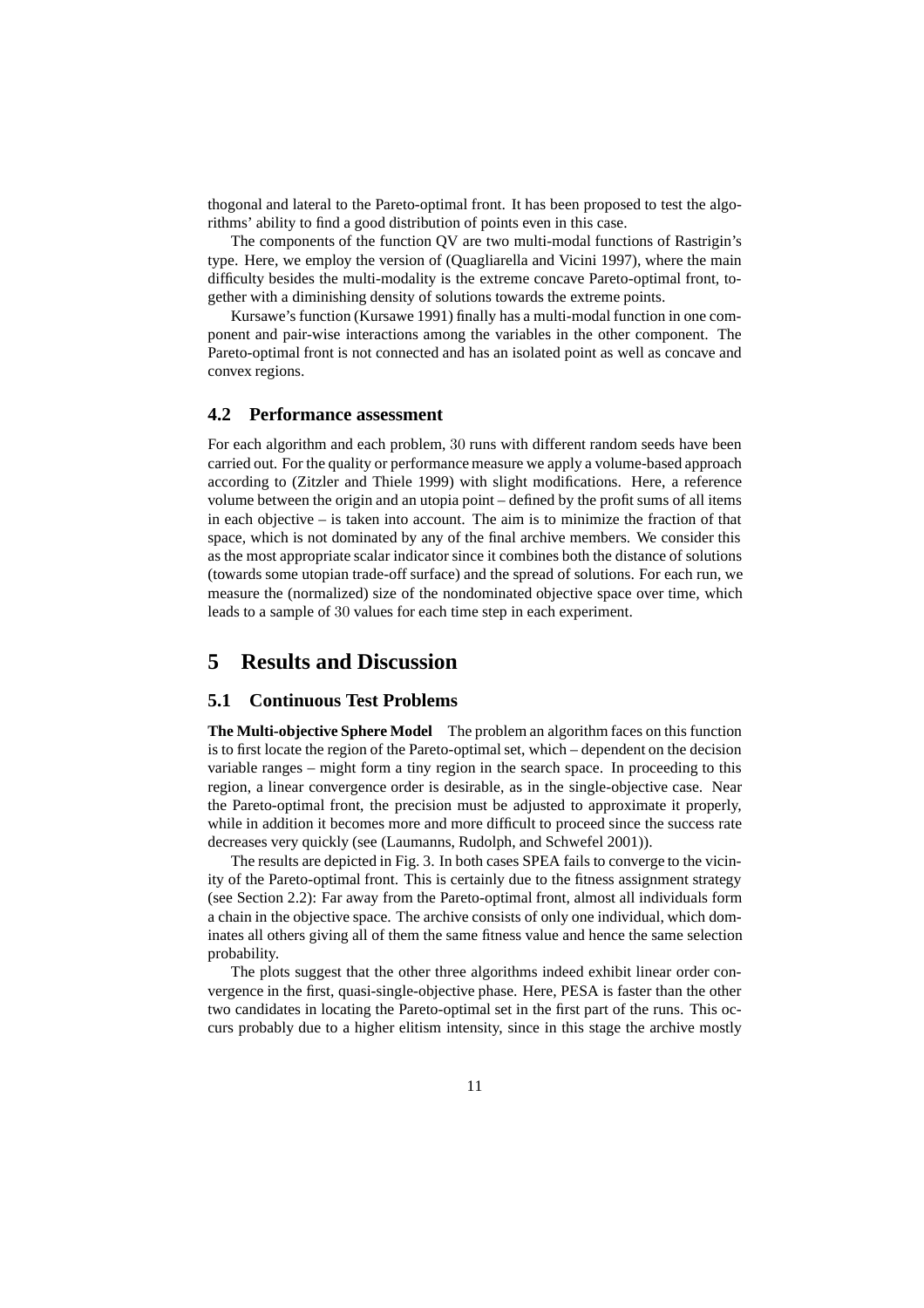

Figure 3: Performance values for SPH-2 (top) and SPH-3 (bottom). The graphs show the average values of 30 runs for each algorithm over time (left), and the box-plots represent the distributions of the 30 values at the end of the runs (right).

consists of only a few points. Close to the Pareto-optimal front, SPEA2 and NSGA-II overtake PESA with regard to the average performance measure. The boxplots of the final performance values show SPEA2 slightly ahead of NSGA-II for  $m = 2$ , while NSGA-II seems to achieve better values for  $m = 3$ . This might be due to NSGA-II's emphasizing the boundary solutions of the current nondominated set, which is likely to improve the performance indicator more. As to the visual impression, however, the distribution of solutions is more uniform with SPEA2, especially on the three objective version.

**Zitzler, Deb, and Thiele's**  $\mathcal{T}_6$  On this function the performance indicator provides a very good measure, since the first component of the function is only governed by one variable, which all test candidates manage to cope with; the resulting fronts are mostly mutually non-overlapping.

From the plots in Fig. 4 a similar behavior as before on the Sphere Model can be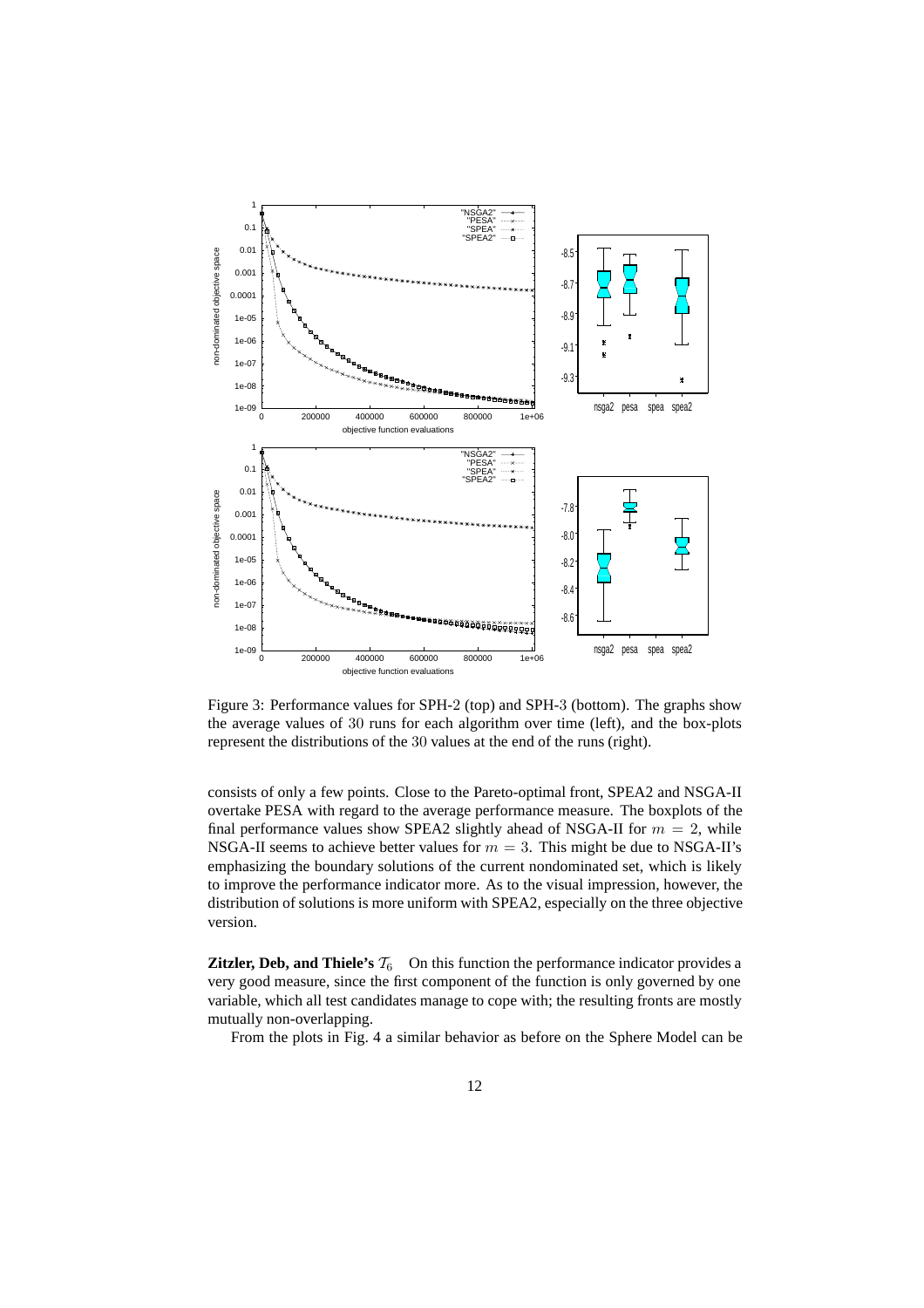

Figure 4: Performance values for ZDT6 (top), QV (middle) and KUR (bottom). The graphs show the average values of 30 runs for each algorithm over time (left), and the box-plots represent the distributions of the 30 values at the end of the runs (right).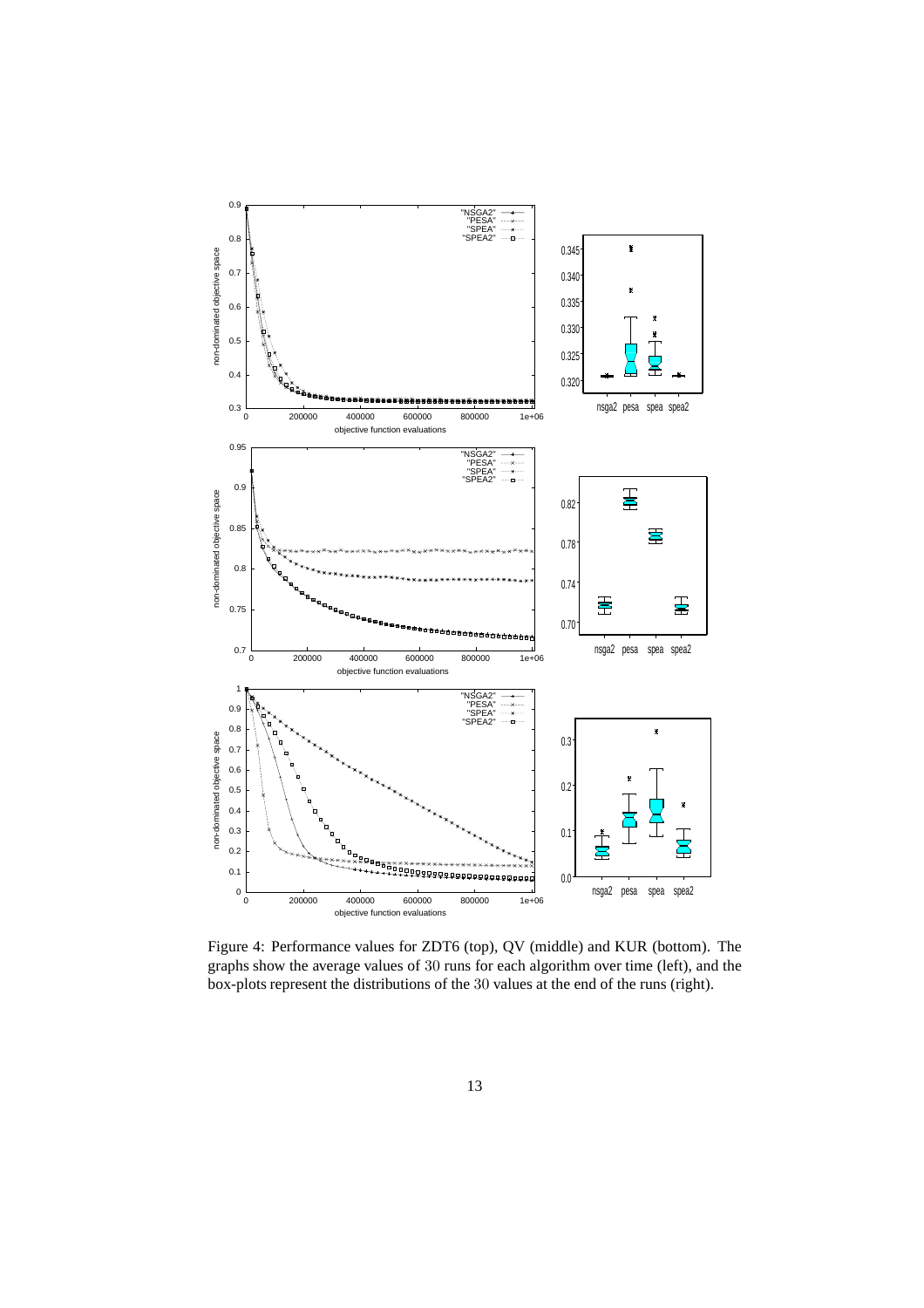traced: PESA converges quickly, but is overtaken by SPEA2 and NSGA-II. In comparison with SPEA2, NSGA-II appears to be slightly faster proceeding, but in the limit the results are of identical quality. In contrast, many of the PESA and SPEA runs have not converged to the Pareto-optimal set even after 1000000 function evaluations, the box plots show the corresponding spread in performance.

**Multi-objective Rastrigin function** On the test problem QV, Fig. 4 shows that with PESA – and later also for SPEA – the performance measure starts to stagnate very soon. This happens because of the extreme concavity of the Pareto set: The outer points of the nondominated set of PESA and SPEA are not guaranteed to stay in the archive, and on this type of problem, where also the density of solutions decreases at the extremes of the Pareto set, these points cannot be re-created as fast as they are lost. SPEA2 and NSGA-II, again, have almost identical performance.

**Kursawe's function** On Kursawe's function the differences in the average performance values are easily visible from Fig. 4. SPEA converges most slowly, probably due to the same effect as on the Sphere Model. However, the volume-based measure is not very instructive here: Even with a front, which is obviously farther behind another one and where almost all points are dominated by the other, a better value can be achieved. Unfortunately, the exact location of the true Pareto set cannot be determined, and thus other metrics relying on the true front are also not applicable.

The resulting fronts show that for all algorithms, not every run converges to the vicinity of the true Pareto set. In this sense SPEA2 has a success frequency of 18/30 in contrast to PESA with 13/30 and NSGA-II with 20/30. The distribution of points of SPEA2 and NSGA-II appear equally good, which corresponds with NSGA-II having only an almost indiscriminative advantage of the performance value of the best run.

#### **5.2 Combinatorial Test Problems**

On the knapsack problems the results look structurally similar to the results on the Sphere Model. On the two objective version, SPEA2 produces on average the broadest distribution and hence the best performance values. On the three objective version, NSGA-II catches up, but – in contrast to the Sphere Model – does not reach the best performance value. Again, the distribution of solutions in higher objective space dimension becomes notably biased with NSGA-II, and in some runs remarkable patterns can be traced (see Fig. 6), which is probably due to the component-wise density estimation technique and the amplification of the extreme solutions.

As the box plots in Fig. 5 show, the performance differences increase with the number of objectives. With four objectives, a clear distinction between NSGA-II and SPEA2 on the one hand and PESA and SPEA on the other hand can be made: Both PESA and SPEA, which do not guarantee the extreme solutions to be kept in the archive, appear to stagnate without having reached a well spread distribution of solutions.

Moreover, pairwisely comparing the fronts produced by the different algorithms on the same initial populations suggests that SPEA2 has advantages over PESA and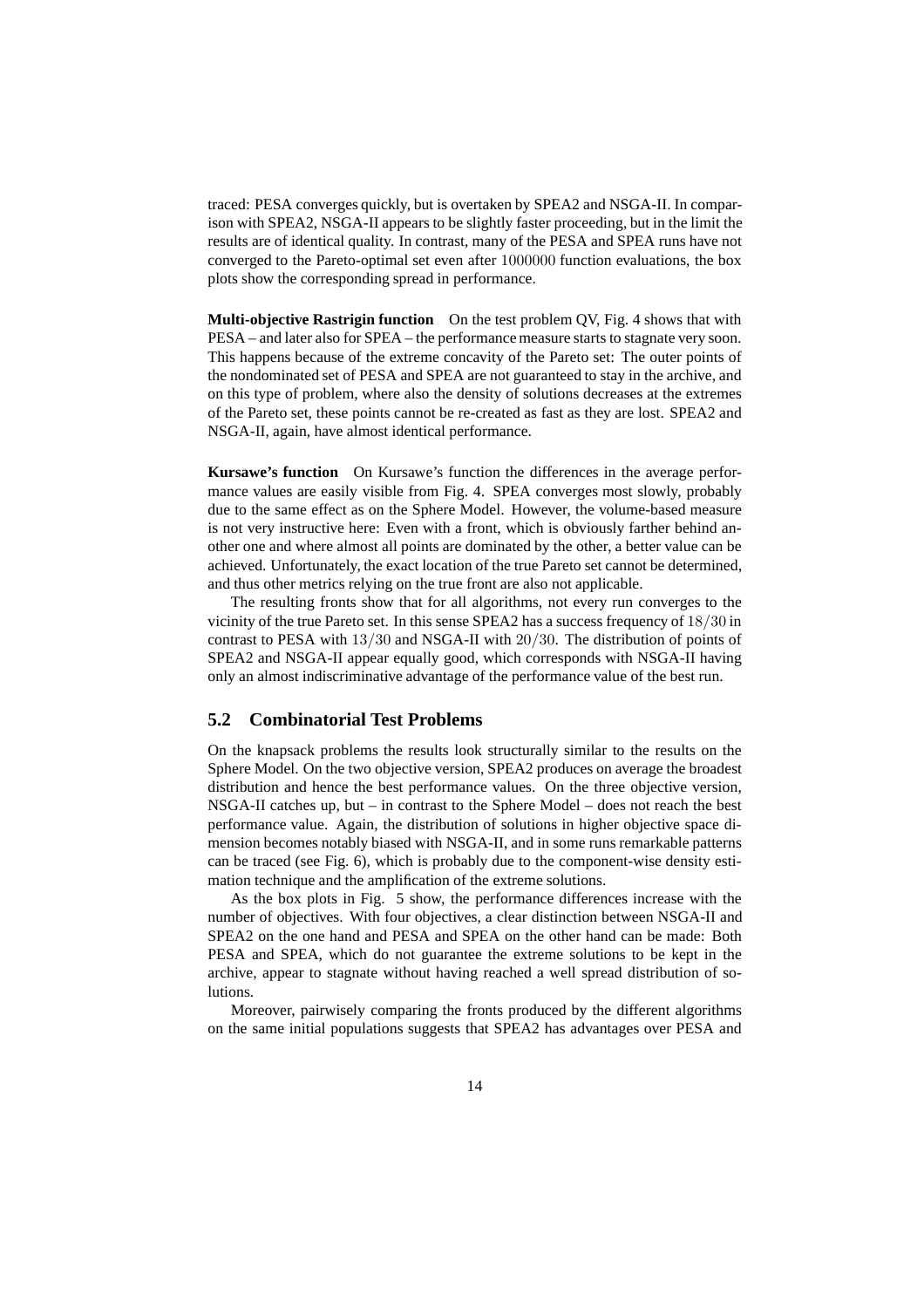

Figure 5: Performance values for KP-750- $m$  with  $m = 2$  (top),  $m = 3$ (middle) and  $m = 4$  (bottom). The graphs show the average values of 30 runs for each algorithm over time (left) and the box-plots of the distribution of all 30 samples at the end of the run (right).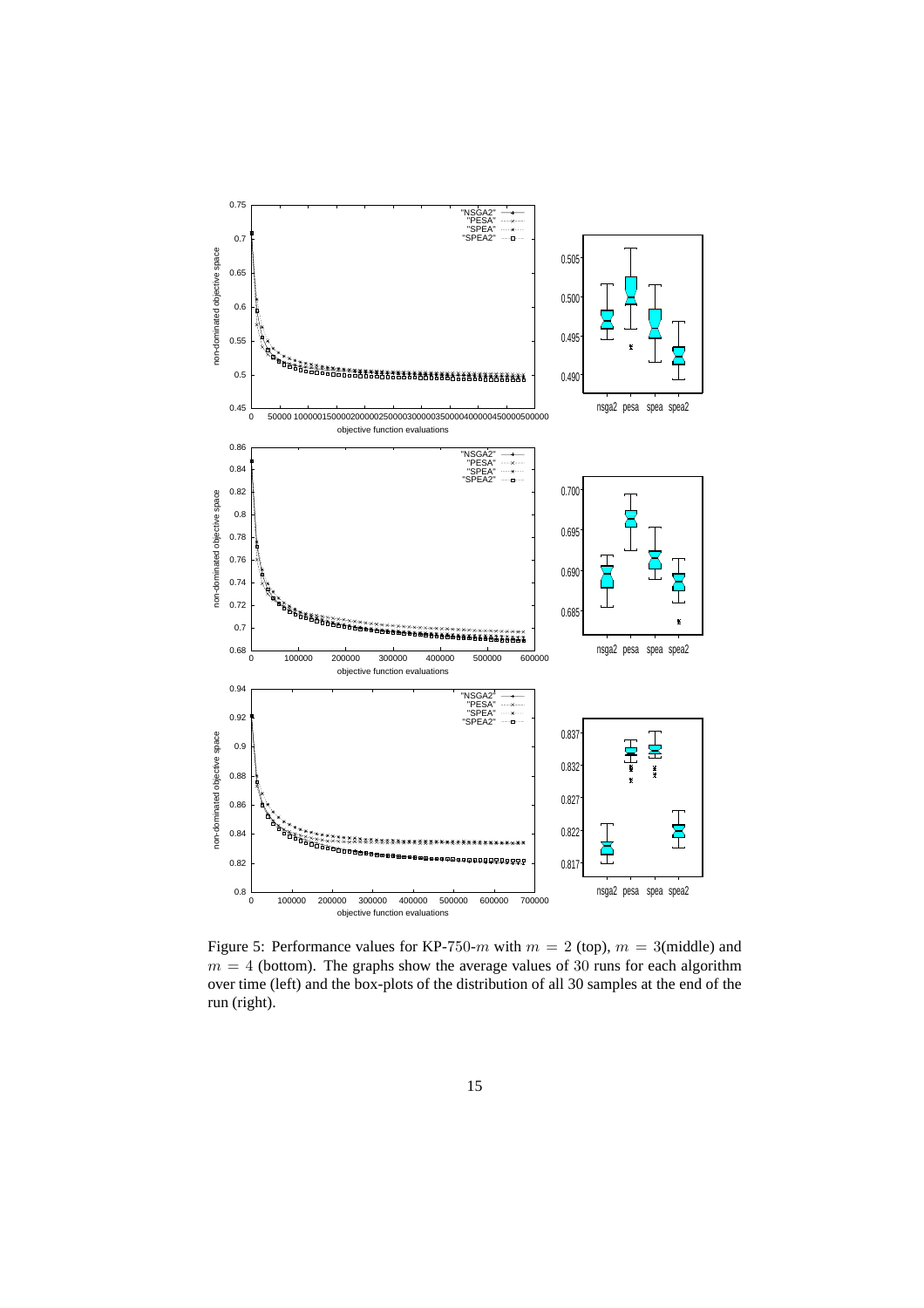

Figure 6: First two objectives of the final population of a single run of NSGA-II (left) and SPEA2 (right) on KP-750-3 (top) and KP-750-4 (bottom).

NSGA-II on higher dimensional objective spaces. On average, the nondominated set achieved by SPEA2 dominates about 80% of the nondominated solutions found by NSGA-II in the case of 3 and 4 objectives. Vice versa, the front obtained by NSGA-II dominates less than 2% of the nondominated solutions produced by SPEA2. With regard to PESA, a SPEA2 front dominates on average 33% and 54% of the corresponding PESA front with 3 and 4 objectives, respectively, while the nondominated set produced by PESA achieves only 22% and 7% dominance in comparison to SPEA2.

### **5.3 Summary**

In all test cases, SPEA2 shows to constitute a significant improvement over its predecessor SPEA as it reaches better results on all considered problems. SPEA2 and NSGA-II seem to behave very similar on the different problems. In some cases NSGA-II reaches a broader spread and hence a better value of the performance measure, while SPEA2 provides a better distribution of points, especially when the number of objectives increases. PESA, however, tends to have difficulties to keep the outer solutions on certain test functions.

It is very instructive, however, to see how the performance develops over time, i.e. with the number of function evaluations. For many problems, PESA appears to be converging quicker at the beginning, which is probably due to its higher implicit elitism intensity. Both NSGA-II and SPEA2, which also allow dominated individuals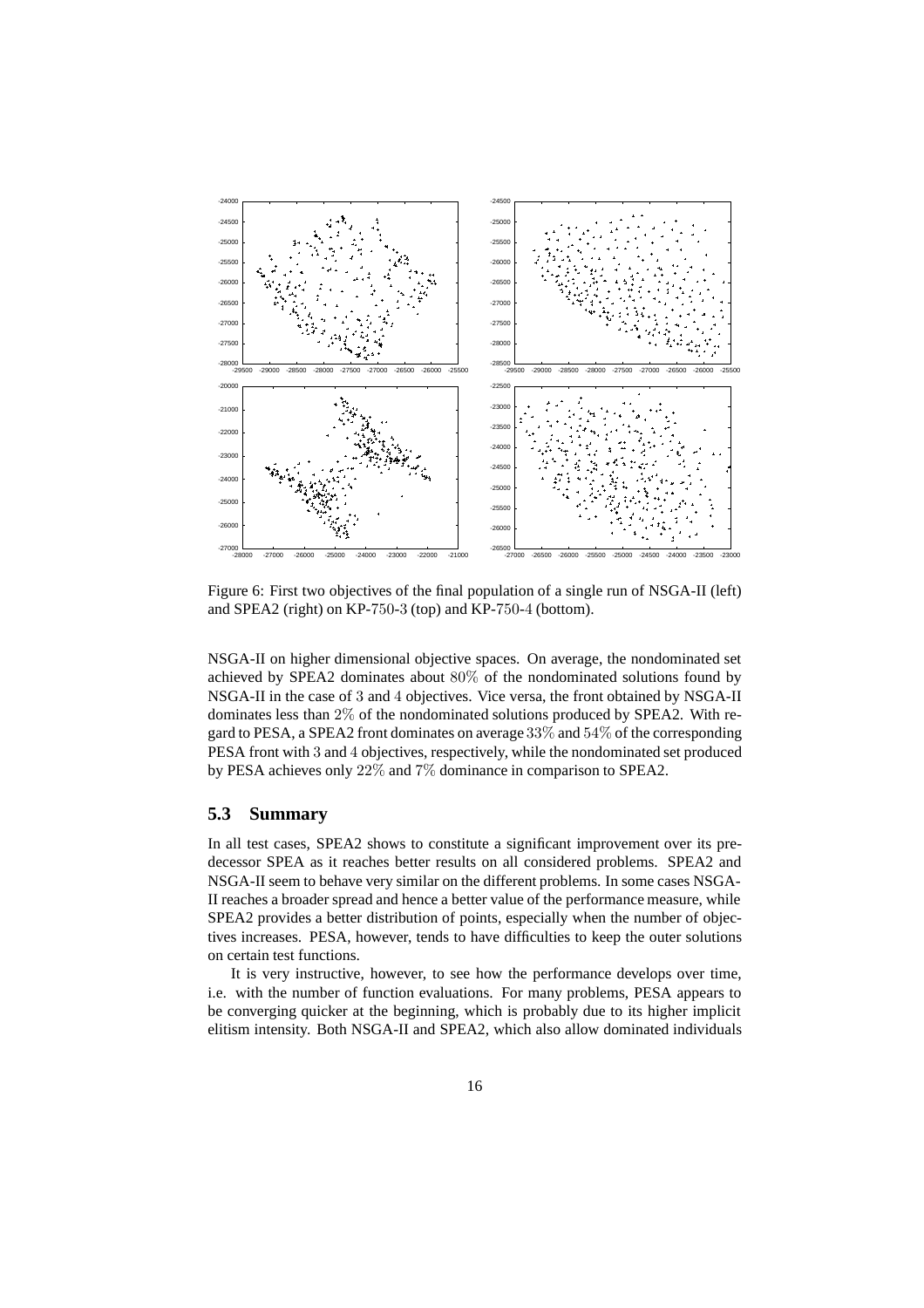to maintain a minimum archive size, seem to make use of this increased diversity in the later stage of the run where they attain a broader distribution and hence better performance values.

# **6 Conclusions**

In this report we have presented SPEA2, an improved elitist multi-objective evolutionary algorithm that employs an enhanced fitness assignment strategy compared to its predecessor SPEA as well as new techniques for archive truncation and density-based selection. Extensive numerical comparisons of SPEA2 with SPEA and with PESA and NSGA-II, two other recently proposed algorithms, have been carried out on various continuous and combinatorial test problems.

The key results of the comparison are:

- SPEA2 performs better that its predecessor SPEA on all problems.
- PESA has fastest convergence, probably due to its higher elitism intensity, but has difficulties on some problems because it does not always keep the boundary solutions.
- SPEA2 and NSGA-II show the best performance overall.
- In higher dimensional objective spaces, SPEA2 seems to have advantages over PESA and NSGA-II.

The comparative study emphasizes that many differences are only revealed for more objective than two. In higher dimensional objective spaces the number of nondominated solutions increases rapidly. This presents a much greater challenge, e.g., for the archiving strategies and in general for the algorithms to keep the desired convergence properties and at the same time maintain a good distribution of solutions. Exactly this observation was the reason why great importance was attached to accurate density estimation with the design of SPEA2. Although PESA and NSGA-II are faster in terms of worst-case complexity, the issue of density estimation becomes the more important the more objectives are involved as the results on the knapsack problem suggest.

Furthermore, it became obvious that it is necessary to trace the performance over time to keep track of the dynamic behavior of the algorithms. Specifically, algorithms are likely to differ in convergence velocity or reveal effects such as premature convergence or stagnation, which cannot be seen from a static analysis after some arbitrary running time.

## **References**

Bleuler, S., M. Brack, L. Thiele, and E. Zitzler (2001, May). Multiobjective genetic programming: Reducing bloat by using SPEA2. In *Congress on Evolutionary Computation (CEC-2001)*. To appear.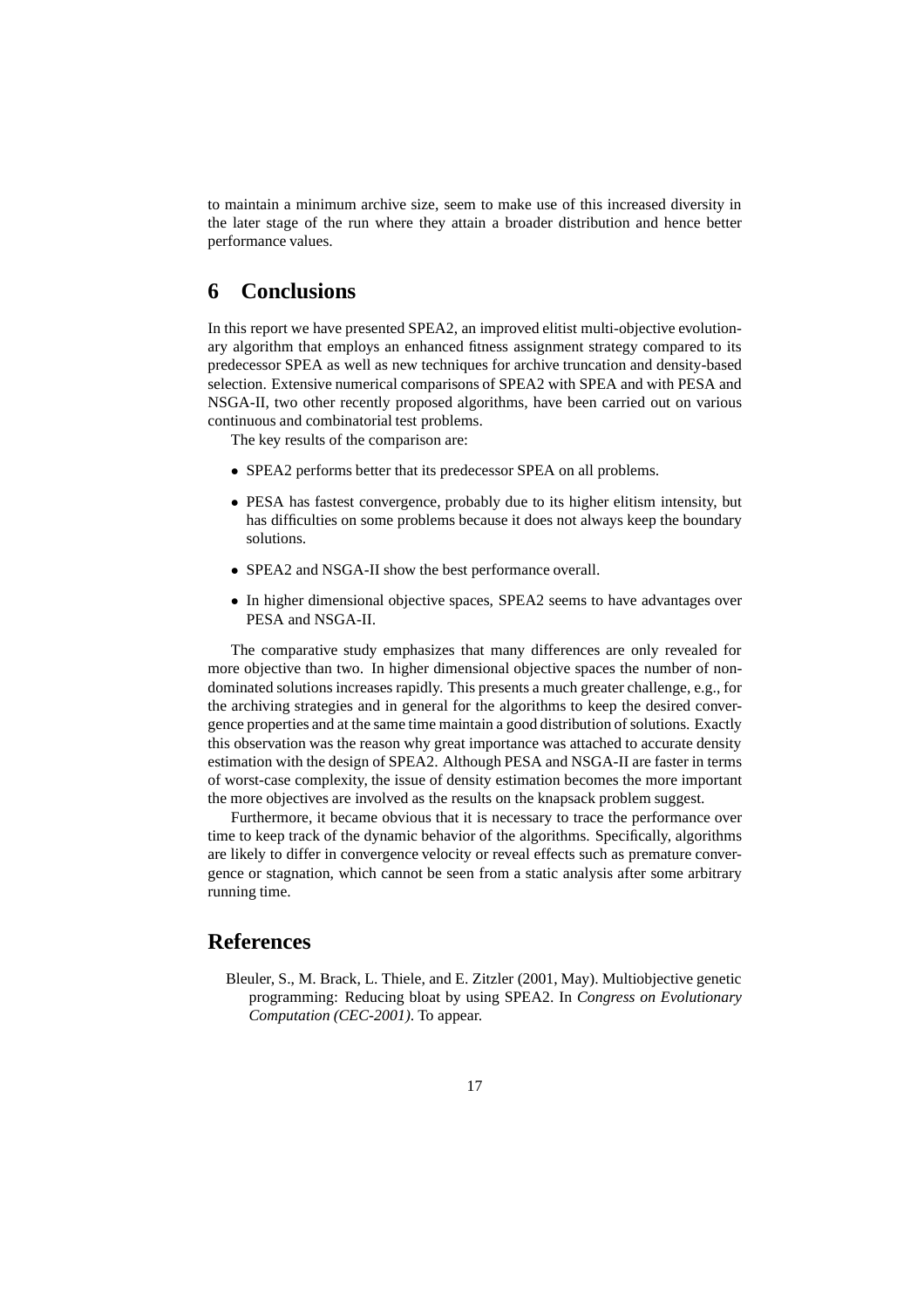- Corne, D. W., J. D. Knowles, and M. J. Oates (2000). The pareto envelope-based selection algorithm for multiobjective optimisation. In M. S. et al. (Ed.), *Parallel Problem Solving from Nature – PPSN VI*, Berlin, pp. 839–848. Springer.
- Deb, K. and R. B. Agrawal (1995). Simulated binary crossover for continuous search space. *Complex Systems 9*, 115–148.
- Deb, K., S. Agrawal, A. Pratap, and T. Meyarivan (2000). A fast elitist nondominated sorting genetic algorithm for multi-objective optimization: NSGA-II. In M. S. et al. (Ed.), *Parallel Problem Solving from Nature – PPSN VI*, Berlin, pp. 849–858. Springer.
- Fonseca, C. M. and P. J. Fleming (1993). Genetic algorithms for multiobjective optimization: Formulation, discussion and generalization. In S. Forrest (Ed.), *Proceedings of the Fifth International Conference on Genetic Algorithms*, San Mateo, California, pp. 416–423. Morgan Kaufmann.
- Horn, J., N. Nafpliotis, and D. E. Goldberg (1994). A niched pareto genetic algorithm for multiobjective optimization. In *Proceedings of the First IEEE Conference on Evolutionary Computation, IEEE World Congress on Computational Computation*, Volume 1, Piscataway, NJ, pp. 82–87. IEEE Press.
- Jaszkiewicz, A. (2000). On the performance of multiple objective genetic local search on the 0/1 knapsack problem. a comparative experiment. Technical Report RA-002/2000, Institute of Computing Science, Pozna University of Technology.
- Knowles, J. D. and D. W. Corne (1999). The pareto archived evolution strategy: A new baseline algorithm for pareto multiobjective optimisation. In *Congress on Evolutionary Computation (CEC99)*, Volume 1, Piscataway, NJ, pp. 98–105. IEEE Press.
- Kursawe, F. (1991). A variant of evolution strategies for vector optimization. In H.-P. Schwefel and R. Männer (Eds.), *Parallel Problem Solving from Nature*, Berlin, pp. 193–197. Springer.
- Lahanas, M., N. Milickovic, D. Baltas, and N. Zamboglou (2001). Application of multiobjective evolutionary algorithms for dose optimization problems in brachytherapy. In E. Zitzler, K. Deb, L. Thiele, C. A. C. Coello, and D. Corne (Eds.), *Proceedings of the First International Conference on Evolutionary Multi-Criterion Optimization (EMO 2001)*, Volume 1993 of *Lecture Notes in Computer Science*, Berlin, pp. 574–587. Springer-Verlag.
- Laumanns, M., G. Rudolph, and H.-P. Schwefel (2001, June). Mutation control and convergence in evolutionary multi-objective optimization. In *Proceedings of the 7th International Mendel Conference on Soft Computing (MENDEL 2001), Brno, Czech Republic*.
- Laumanns, M., E. Zitzler, and L. Thiele (2000). A unified model for multi-objective evolutionary algorithms with elitism. In *Congress on Evolutionary Computation (CEC-2000)*, Piscataway, NJ, pp. 46–53. IEEE.
- Laumanns, M., E. Zitzler, and L. Thiele (2001). On the effects of archiving, elitism, and density based selection in evolutionary multi-objective optimization. In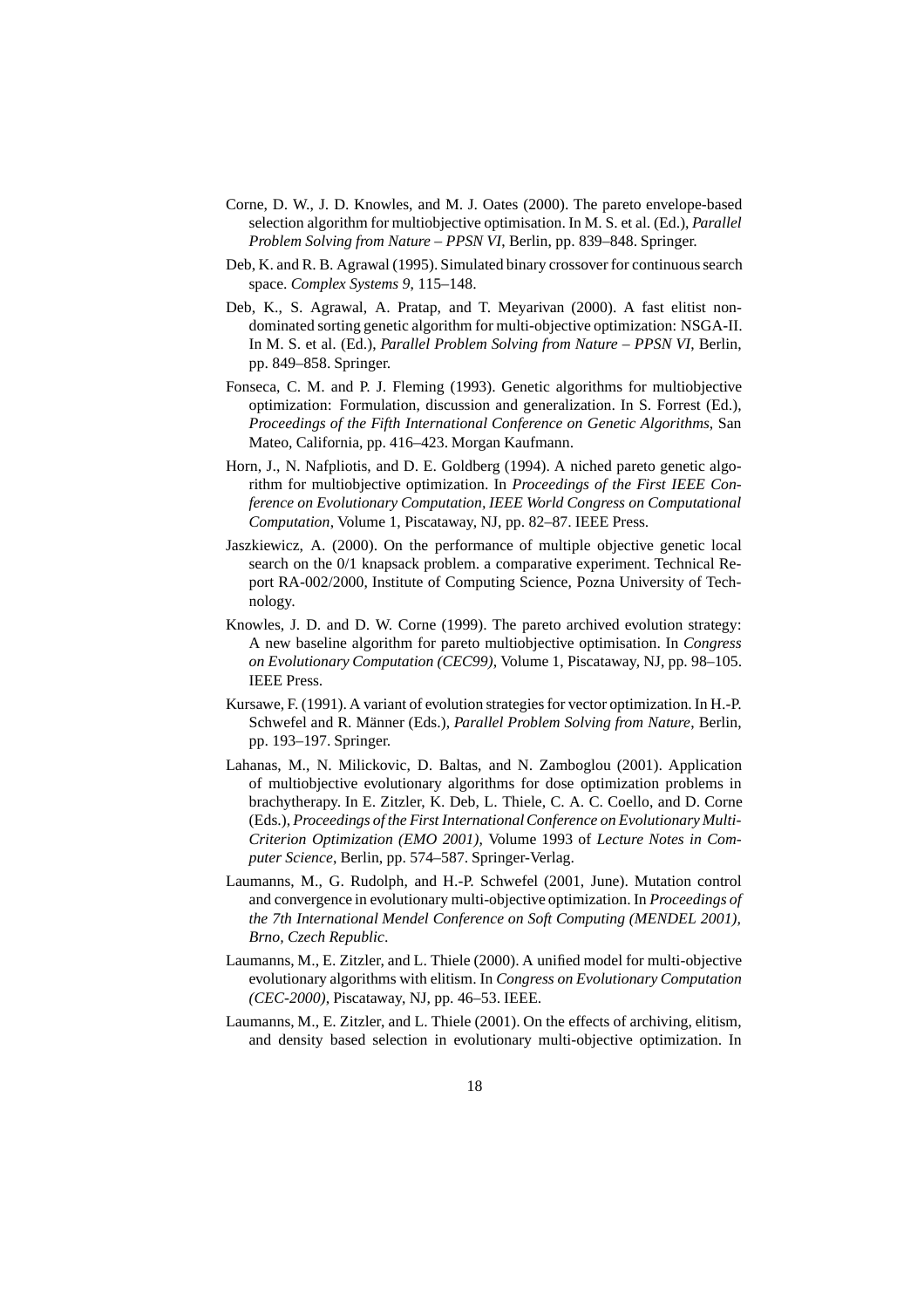E. Zitzler, K. Deb, L. Thiele, C. A. C. Coello, and D. Corne (Eds.), *Proceedings of the First International Conference on Evolutionary Multi-Criterion Optimization (EMO 2001)*, Volume 1993 of *Lecture Notes in Computer Science*, Berlin, pp. 181–196. Springer-Verlag.

- Parks, G. T. and I. Miller (1998). Selective breeding in a multiobjective genetic algorithm. In A. E. E. et al. (Ed.), *Parallel Problem Solving from Nature – PPSN V*, Berlin, pp. 250–259. Springer.
- Quagliarella, D. and A. Vicini (1997). Coupling genetic algorithms and gradient based optimization techniques. In D. Quagliarella, J. Périaux, C. Poloni, and G. Winter (Eds.), *Genetic Algorithms and Evolution Strategy in Engineering and Computer Science — Recent advances and industrial applications*, pp. 289–309. Wiley, Chichester.
- Rudolph, G. (1998). On a multi-objective evolutionary algorithm and its convergence to the pareto set. Technical Report No. CI-17/98, Department of Computer Science/XI, University of Dortmund.
- Schaffer, J. D. (1985). Multiple objective optimization with vector evaluated genetic algorithms. In J. J. Grefenstette (Ed.), *Proceedings of an International Conference on Genetic Algorithms and Their Applications*, Pittsburgh, PA, pp. 93–100. sponsored by Texas Instruments and U.S. Navy Center for Applied Research in Artificial Intelligence (NCARAI).
- Silverman, B. W. (1986). *Density estimation for statistics and data analysis*. London: Chapman and Hall.
- Srinivas, N. and K. Deb (1994). Multiobjective optimization using nondominated sorting in genetic algorithms. *Evolutionary Computation 2*(3), 221–248.
- Tan, K. C., T. H. Lee, and E. F. Khor (2001). Incrementing multi-objective evolutionary algorithms: Performance studies and comparisons. In E. Zitzler, K. Deb, L. Thiele, C. A. C. Coello, and D. Corne (Eds.), *Proceedings of the First International Conference on Evolutionary Multi-Criterion Optimization (EMO 2001)*, Volume 1993 of *Lecture Notes in Computer Science*, Berlin, pp. 111– 125. Springer-Verlag.
- Veldhuizen, D. A. V. (1999, June). *Multiobjective Evolutionary Algorithms: Classifications, Analyses, and New Innovations*. Ph. D. thesis, Graduate School of Engineering of the Air Force Institute of Technology, Air University.
- Zitzler, E. (1999). *Evolutionary Algorithms for Multiobjective Optimization: Methods and Applications*. Ph. D. thesis, Swiss Federal Institute of Technology (ETH) Zurich, Switzerland. TIK-Schriftenreihe Nr. 30, Diss ETH No. 13398, Shaker Verlag, Aachen, Germany.
- Zitzler, E., K. Deb, and L. Thiele (1999, December). Comparison of multiobjective evolutionary algorithms: Empirical results (revised version). Technical Report 70, Computer Engineering and Networks Laboratory (TIK), Swiss Federal Institute of Technology (ETH) Zurich, Gloriastrasse 35, CH-8092 Zurich, Switzerland.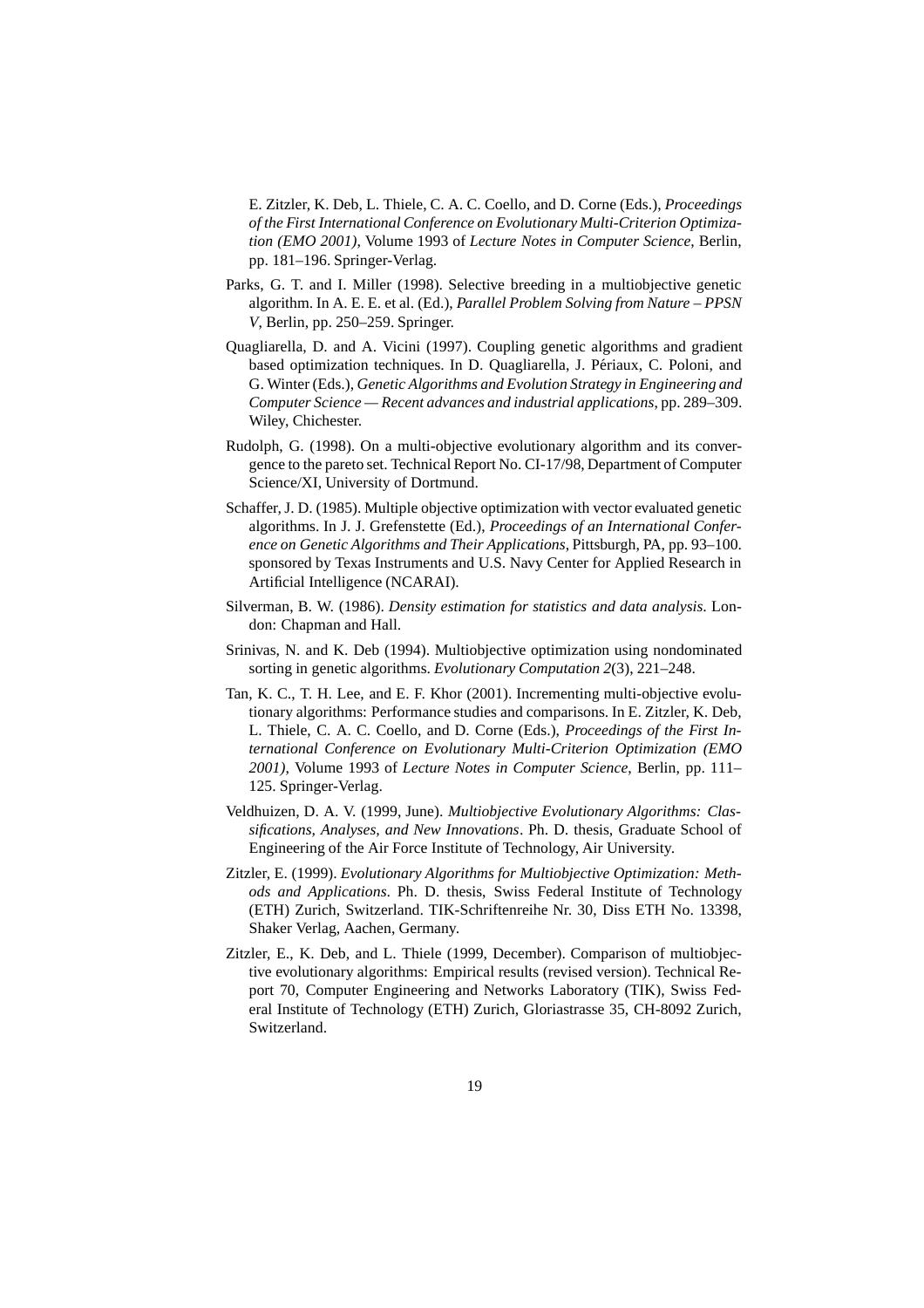- Zitzler, E., K. Deb, and L. Thiele (2000). Comparison of multiobjective evolutionary algorithms: Empirical results. *Evolutionary Computation 8*(2), 173–195.
- Zitzler, E. and L. Thiele (1998, May). An evolutionary algorithm for multiobjective optimization: The strength pareto approach. Technical Report 43, Computer Engineering and Networks Laboratory (TIK), Swiss Federal Institute of Technology (ETH) Zurich, Gloriastrasse 35, CH-8092 Zurich, Switzerland.
- Zitzler, E. and L. Thiele (1999). Multiobjective evolutionary algorithms: A comparative case study and the strength pareto approach. *IEEE Transactions on Evolutionary Computation 3*(4), 257–271.